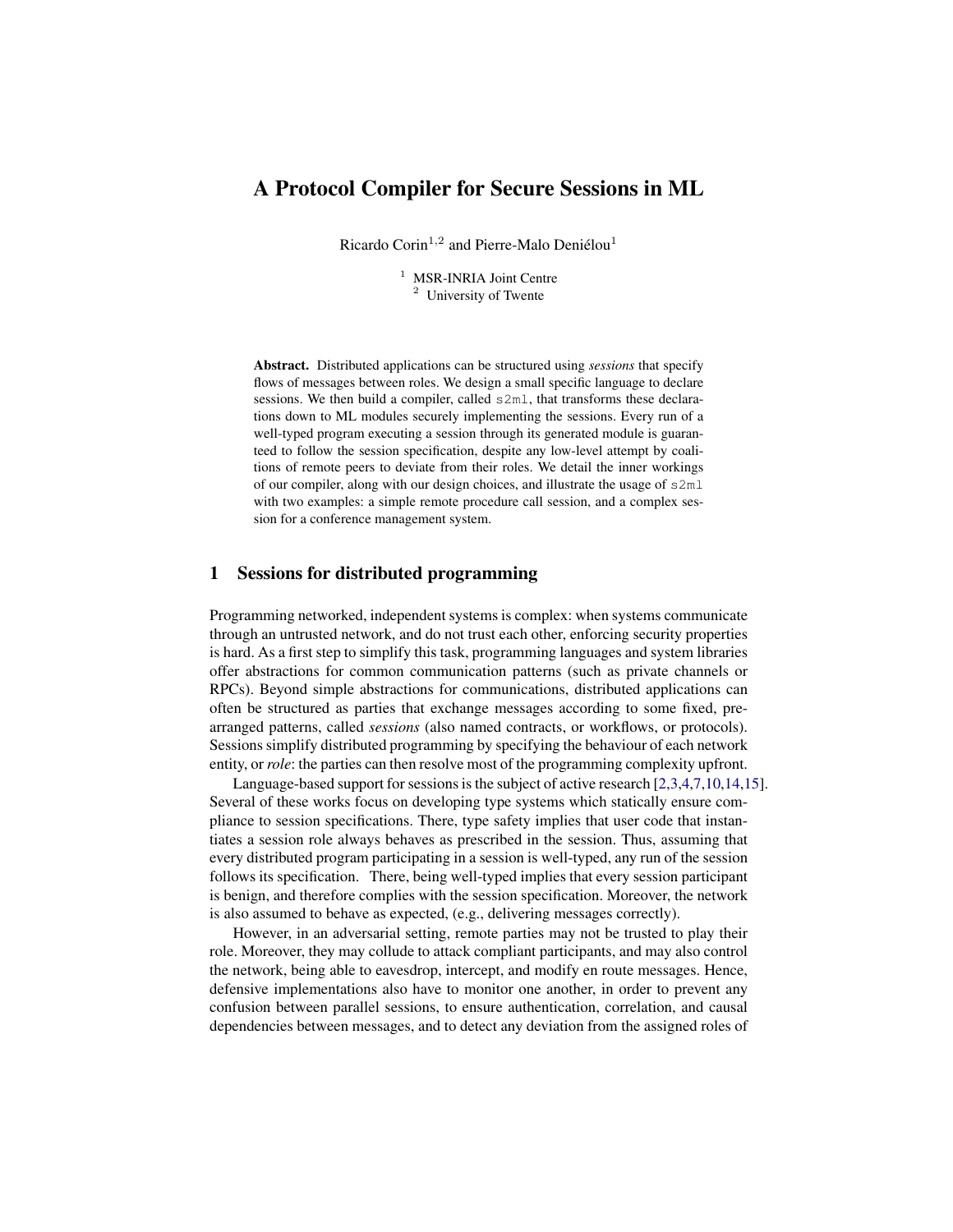a session. Left to the programmer, this task involves delicate low-level coding below session abstractions, which defeats their purpose.

In order to keep sessions being useful and safe abstractions, we consider their secure implementation in terms of cryptographic communication protocols, by developing s2ml. To our knowledge, our compiler s2ml is the first to systematically compile session specifications to tailored cryptographic protocols, providing strong security guarantees beyond simple functional properties.

In ongoing work [\[5\]](#page-16-4), we explore language-based support for sessions. We design a small language for specifying sessions, and identify a secure implementability condition. We present a formal language extending ML [\[11,](#page-16-5)[12\]](#page-16-6) with distributed communication and sessions, designed in a way so that type safety yields functional guarantees: any sent message is expected by its receiver, with matching payload types. Then, we develop the s2ml compiler that translates sessions to cryptographic communication protocols, and formally show, as main result, that programs are shielded from any lowlevel attempt by coalitions of remote peers to deviate from their roles. In that work, we are most concerned about establishing the correctness of the code generation, and illustrate the approach with a small, simple toy example.

In this paper, we turn to present the details of our implementation. We focus on presenting our compiler s2ml, along with its usage and inner workings. Furthermore, we investigate the applicability and scalability of our approach to more realistic and complex settings through the study of a RPC session and a conference management system (CMS) session example.

*Architecture.* The basis of our work is a language for sessions with a CCS-like syntax to describe the different roles in a session. The s2ml compiler reads the session declarations, and works as follows: First, it checks correctness and security conditions on every session declaration, using an internal graph-based, global representation of the message flow. Then, it generates an ML module (along with its interface) for each specified session. The interface provides the programmer with the functions and types needed to execute every session role.

We rely on the ML language for several reasons. First, we take advantage of ML's typechecking to ensure functional correctness (i.e., that user code follows the session as prescribed), as opposed to having a dedicated type system as in other session types approaches. Second, our generated session role functions have (usually mutually recursive) types which are driven by user code using a continuation passing style (CPS) which allows for compact session programming. Finally, our generated types and cryptographic protocols heavily use algebraic types and pattern matching to specify and check the different allowed session paths. Our generated code uses the Ocaml syntax $3$ and can be run in both Ocaml and F# [\[13\]](#page-16-7).

Programs using the generated session interfaces can be linked against networking and cryptographic libraries, obtaining executable code. We provide three alternative implementations for these libraries: two concrete implementations using either Ocaml/OpenSSL and F#/Microsoft .NET produce executable code supporting distributed runs; a third, symbolic library implements cryptography using algebraic datatypes and communication via a Pi calculus library, useful for correctness checks and debugging.

<span id="page-1-0"></span><sup>&</sup>lt;sup>3</sup> Although we use Ocaml syntax, our work can easily be adapted to other ML dialects.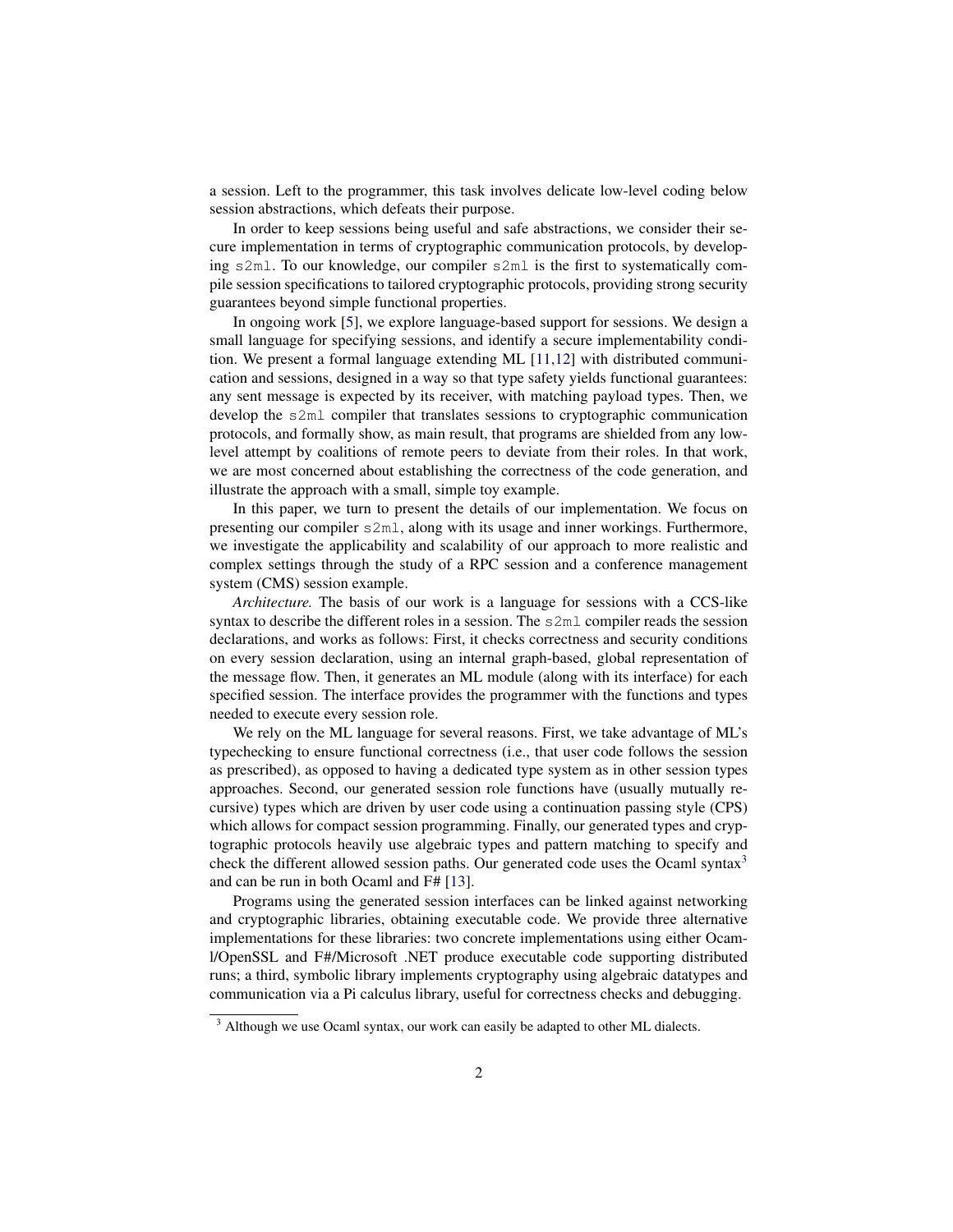*Contents.* Section [2](#page-2-0) presents the session language that serves as input to  $\text{s2ml}$ , and introduces the examples. Section [3](#page-6-0) illustrates the usage of sessions used by programmers to develop secure distributed applications, by coding the roles the RPC and CMS examples. Section [4](#page-8-0) presents our security property, called session integrity, along with several threats our implementation needs to guard against. Section [5](#page-11-0) focuses on the compiler s2ml: first it describes its inner workings, then it illustrates generated output for examples, and finally, it presents some performance measurements. Section [6](#page-15-3) concludes. Additional code excerpts of the examples' output and generated code is in Appendix [A](#page-16-8) and [B.](#page-17-0) The project website [\[6\]](#page-16-9) contains additional information.

### <span id="page-2-0"></span>2 Specifying Sessions

A *session* is a static description of the valid message flows between a fixed set of roles. Every message is of the form  $f(v)$ , where f is the message descriptor, or label, and v is the payload. The label indicates the intent of the message and serves to disambiguate between messages within a session. Labels are also used as ML type constructors (and are thus expected to start with a capital letter).

We denote the roles of a session by  $\mathcal{R} = \{r_0, \ldots, r_{n-1}\}\$  where  $n \geq 2$ . By convention, the first role  $(r_0)$  sends the first message, thereby initiating the session. In any state of the session, at most one role may send the next message—initially  $r_0$ , then the role that received the last message. The session specifies which labels and target roles may be used for this next message, whereas the selection of a particular message and payload is left to the role implementation.

We define two interconvertible representations for sessions. A session is described either globally, as a graph defining the message flow, or locally, as a process for each role defining the schedule of message sends and receives:

- Global graph The graph describes the session as a whole and is convenient for discussing security properties and the secure implementability condition. Briefly, a session graph consists of nodes representing global states that are annotated with the corresponding active role (the role sending the next message), and edges between nodes labelled with message labels and the types of their payloads.
- Local roles Local role processes are the basis of our implementation: they describe the session from each role's point of view. They thus provide a direct typed interface for programming roles, and constitute our language for sessions.

#### 2.1 A Language for Sessions

Our language for sessions has a CCS-like grammar for expressing local roles processes:

| $\tau ::=$                       | Payload types         |  |
|----------------------------------|-----------------------|--|
| unit $\vert$ int $\vert$ string  | base types            |  |
| $p ::=$                          | Role processes        |  |
| $!(f_i:\tau_i ; p_i)_{i < k}]$   | send                  |  |
| $? (f_i : \tau_i ; p_i)_{i < k}$ | receive               |  |
| $\mu\chi.p$                      | recursion declaration |  |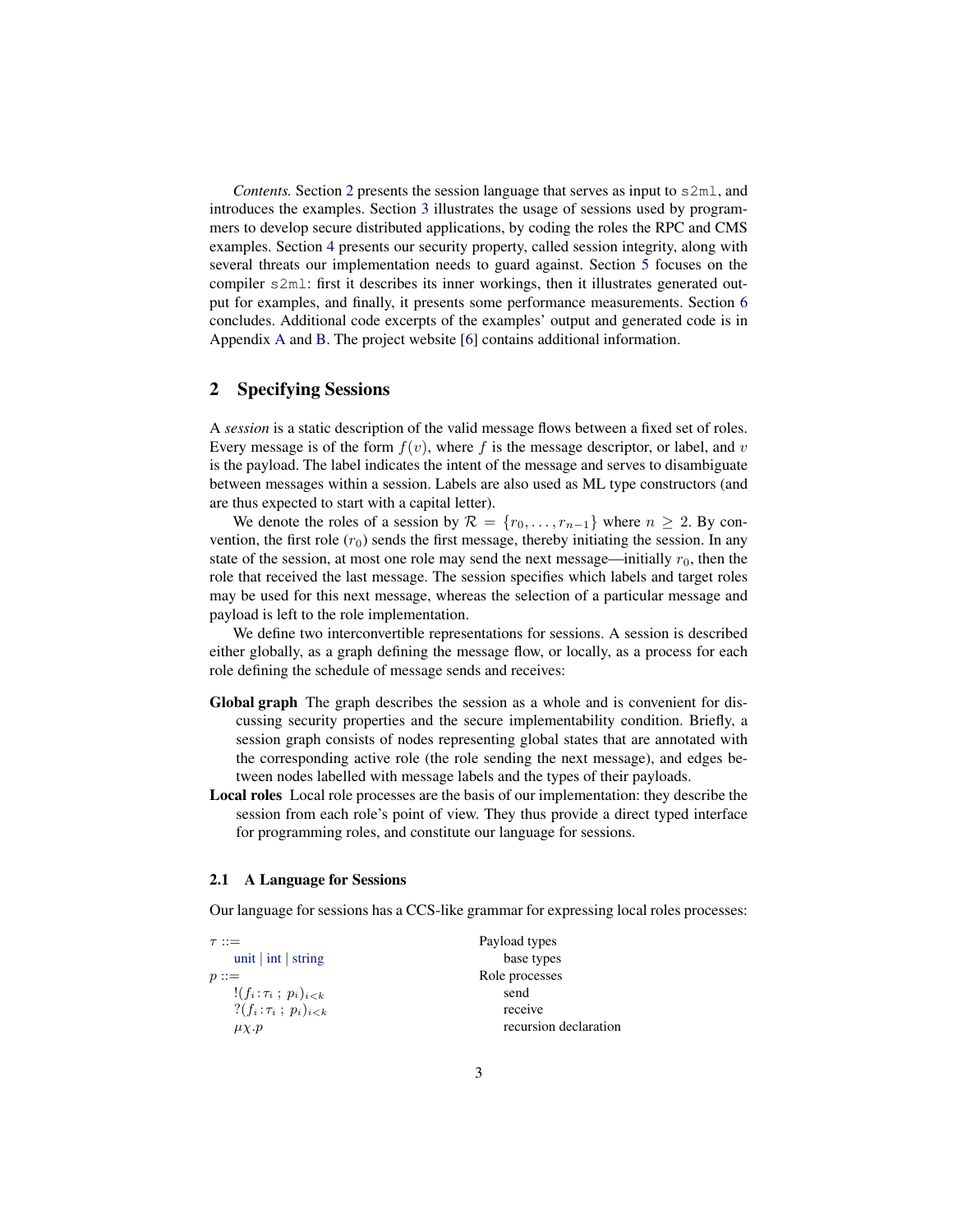|                    | recursion              |  |
|--------------------|------------------------|--|
|                    | end                    |  |
| $\Sigma ::=$       | Sessions               |  |
| $(r_i:T_i=p_i)_{i$ | initial role processes |  |

Role processes can perform two communication operations: *send* (!) and *receive* (?). When sending, the process performs an internal choice between the labels  $f_i$  for  $i =$  $0, \ldots, k-1$  and then sends a message  $f_i(v)$  where the payload v is a value of types  $\tau_i$ (for convenience, we consider only the basic unit, int and string types which simplify marshalling). Conversely, when receiving, the process accepts a message with any of the receive labels  $f_i$  (thus resolving an external choice). The  $\mu\chi$  construction sets a recursion point which may be reached by the process  $\chi$ ; this corresponds to cycles in graphs. Finally, 0 represents a completion of the role for the session. On completion, a session role produces a value whose type  $T_i$  is specified in the process role  $r_i$ :  $T_i = p_i$ . For the return type  $T_i$ , we accept any ML type.

For convenience, we omit the trailing semicolon and 0 process at ending points. Also, our concrete syntax uses the keyword 'mu' for  $\mu$  and keywords 'session' and 'role' in front of session and role definitions.

#### 2.2 Example A: Remote Procedure Call

Figure [1](#page-3-0) (top) shows a session graph for a simple RPC exchange, in which the client role, called  $C$ , sends the server role  $S$  a Query message (of payload type string), who answers with a Response message (of payload type int). The bottom part of the figure specifies the RPC session in terms of local role processes, using the above grammar. After naming the session as **Rpc**, the two roles are defined with a return type and their local message flows: the client sends a **Query**, then expects a **Response** and finally returns an int; the server waits for a Query, then sends a Response and finally returns unit. These three lines are the actual input of our compiler.



session Rpc = role client:int = !Query:string; ?Response:int role server:unit = ?Query:string; !Response:int

<span id="page-3-0"></span>Fig. 1. Session graph and Local roles for an RPC (file rpc. session)

#### 2.3 Example B: a Conference Management System

We now describe a session for a conference management system. Although this system is rather simplified from a real life implementation, we believe it's significantly large in comparison with other case studies attempted in the session types literature.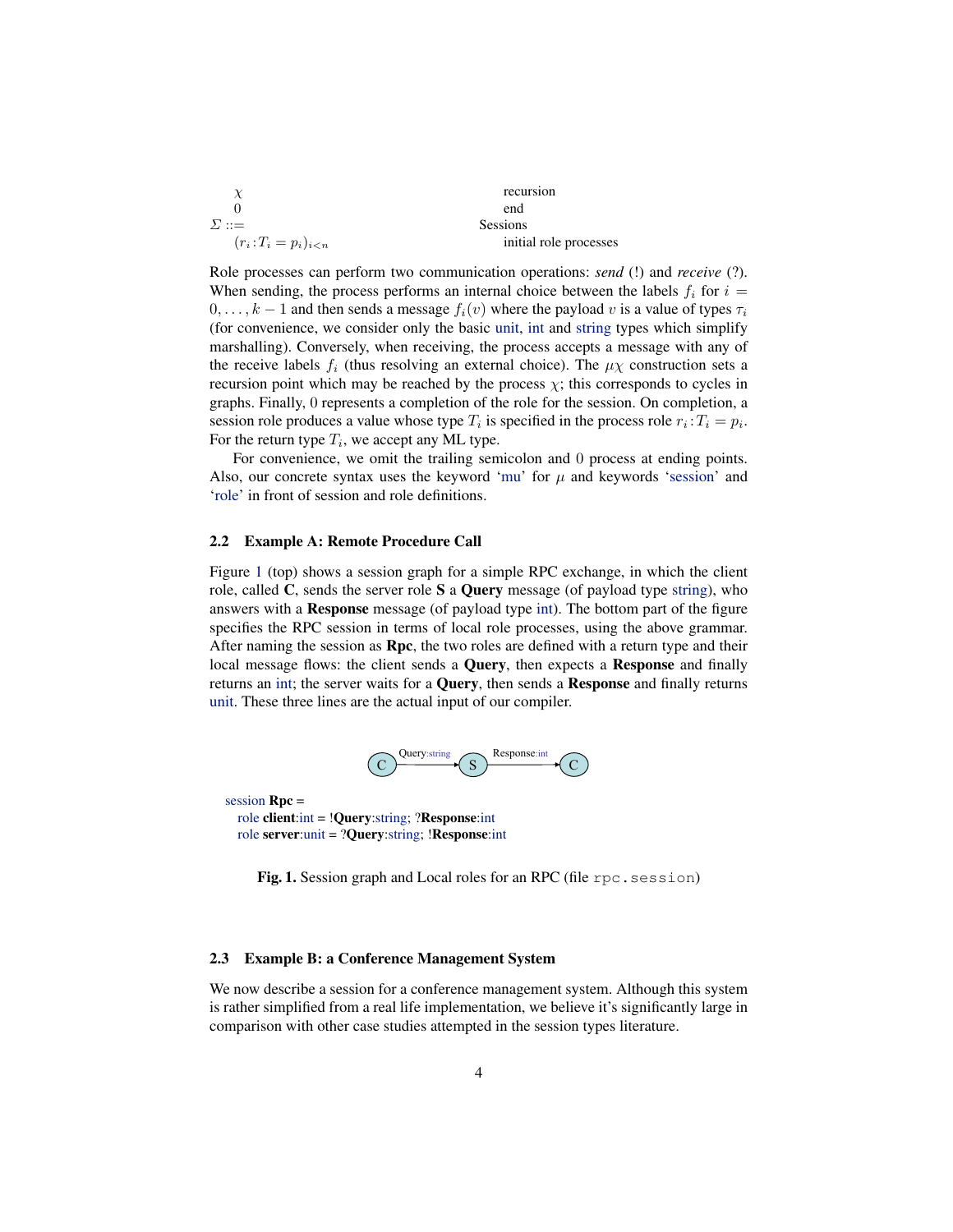

<span id="page-4-0"></span>Fig. 2. A Conference Management System (CMS): Global graph

*Global description.* Figure [2](#page-4-0) shows the graph of a CMS session. There are three roles: pc (the conference organizer), **author**, and **confman** (the submission manager). All messages carry as a payload either a string value (which is used for the call for papers, paper submissions, and so on), or a unit value, when no payload is necessary.

The session proceeds as follows. Initially, the program committee pc sends a call for papers message, Cfp, to the prospective author. The author then uploads a draft by sending an Upload message to the conference manager confman, who checks whether the draft meets the conference format (e.g., style format or compliance with the size). If the format is invalid, the confman replies to the author with a BadFormat message, with an explanation; at this point we have a loop in which the author can fix the draft and try again. Eventually the format is valid, and the confman replies with an Ok message. Now the author can submit a paper by sending a **Submit** message to the confman. Alternatively, it can choose to refrain from submitting a paper by sending a Withdraw message, which the confman communicates to the pc by sending a Retract message. If the author indeed submitted a paper, the confman forwards it to pc, who then will evaluate it. The pc can ask the author to revise the paper, by sending a ReqRevise message to the confman which will in turn send a Revise message to the author. This phase can loop until eventually the pc reaches a decision, and asks the confman to stop receiving revisions by sending a Close message. The confman answers with a Done message, and then the pc can notify the result to the author, enclosing possibly reviews for the paper. The notifications are either acceptance of the paper (sending an Accept message), or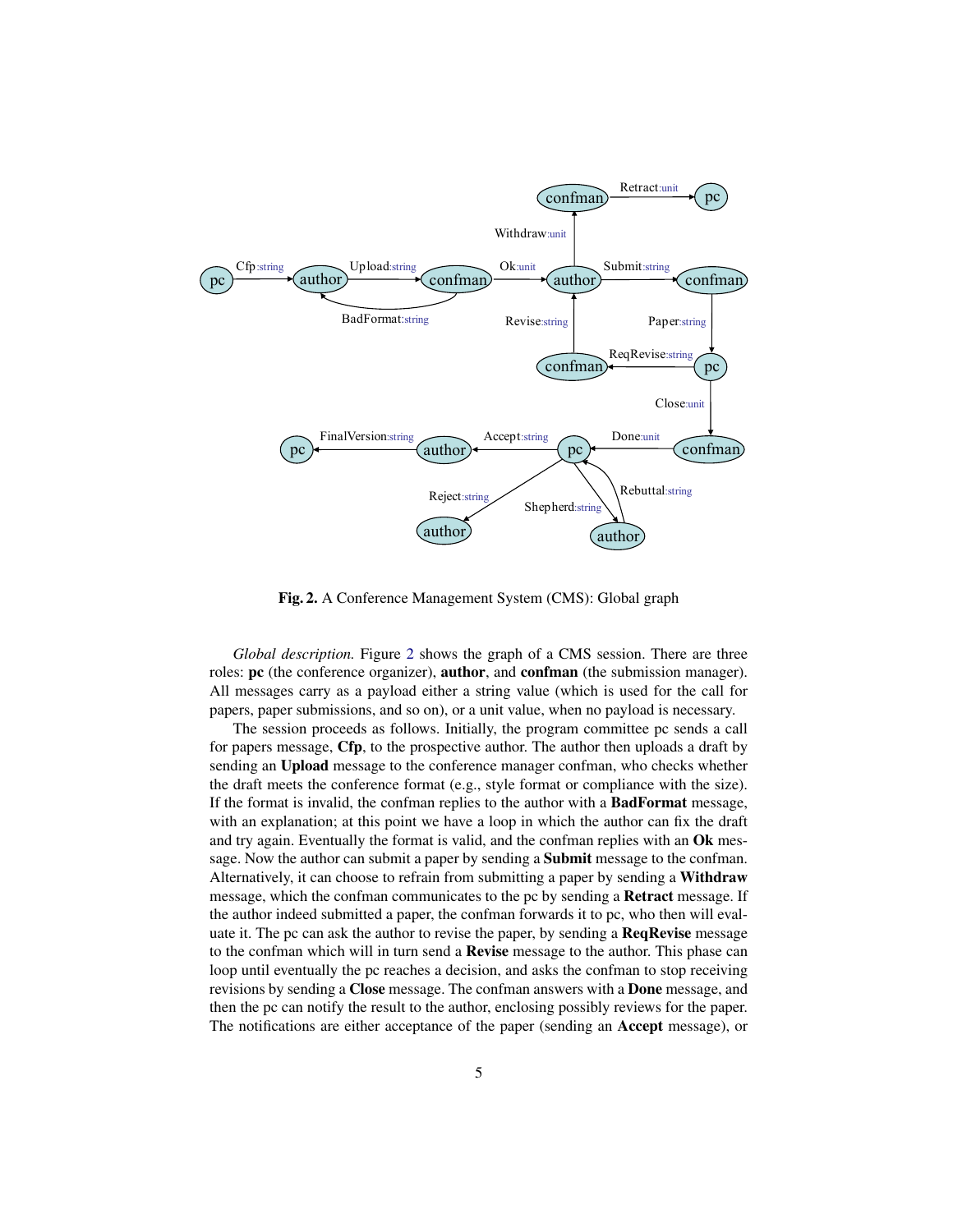rejection (sending a Reject message), or a decision to exceptionally 'shepherd' the paper (sending a Shepherd message), in which the author can support her submission by sending a Rebuttal. This can again loop until the pc decides a final verdict, i.e. either accepting or rejecting the paper. In the case of acceptance, the author sends the pc a final version of the paper.

*Local processes.* Figure [3](#page-5-0) presents the counterpart of the CMS graph from Figure [2](#page-4-0) in terms of local roles. We illustrate local roles by describing in detail the behaviour of the author role. From the author's point of view, the session starts by receiving a Cfp message. A recursion point called reformat is created, and then the author checks the paper by sending an Upload message. If a BadFormat message is received, execution jumps back to the reformat point. If an Ok message is received, the author sets a recursion point called submission and then choose to either send a Submit or a Withdrawal message. For the latter, execution ends. For the former, another recursion step discuss is set, and several messages can be expected: either an Accept, in which the author ends by sending a FinalVersion, or a Reject which also ends execution, or a Shepherd message to which the author replies with a Rebuttal and then jumps back to discuss; finally, a Revise message may also be received, in which the author jumps back to submission.

session Conf = role **pc**:string =  $|Cf$ **p**:string; mu start. ?(Paper:string; !(Close:unit; ?Done:unit; mu discuss. !(Accept:string; ?FinalVersion:string + Reject:string + Shepherd:string; ?Rebuttal:string; discuss) + ReqRevise:string; start) + Retract:unit) role author:string = ?Cfp:string; mu reformat. !Upload:string; ?(BadFormat:string; reformat + Ok:unit; mu submission. !(Submit:string; mu discuss. ?(Accept:string; !FinalVersion:string + Reject:string + Shepherd:string; !Rebuttal:string; discuss + Revise:string; submission) + Withdraw:unit)) role confman:  $string = mu$  uploading. ?Upload: string; !(Ok:unit; mu waiting. ?(Submit:string; !Paper:string; ?(Close:unit; !Done:unit + ReqRevise:string; !Revise:string; waiting) + Withdraw:unit; !Retract:unit) + BadFormat:string; uploading)

<span id="page-5-0"></span>Fig. 3. A Conference Management System: Local role processes (file cms. session)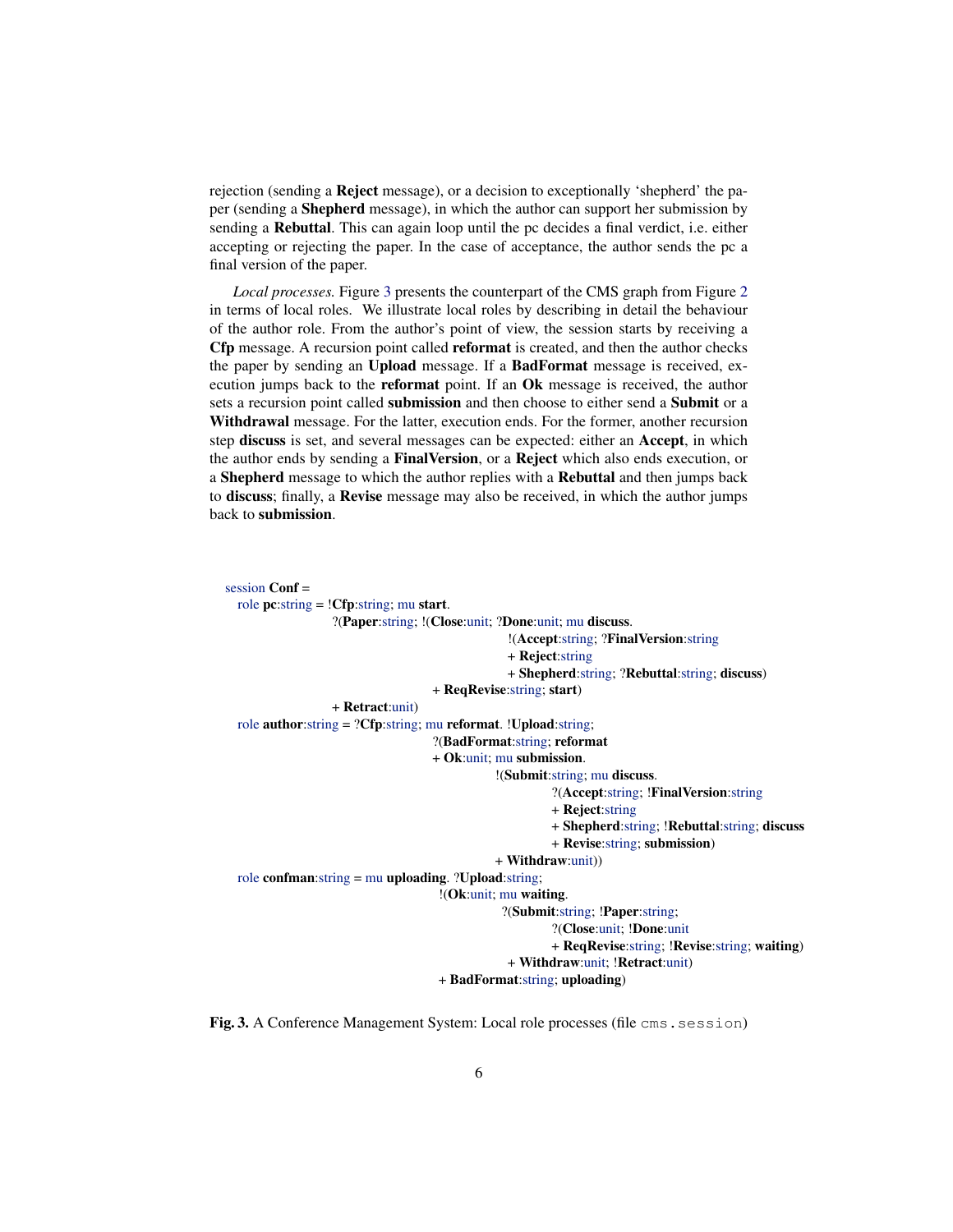#### <span id="page-6-0"></span>3 Programming with sessions

Once we know how to specify sessions, we are now ready to use them by instantiating the different session roles by actual principals. We start by describing how principals are defined. Then we program the simple RPC session from the previous section, and finally we consider the more challenging case of the CMS session.

*Principals.* Principals are the network entities that instantiate session roles and specify networking information (i.e., IP address and port) and cryptographic credentials (X.509 certificates and private keys), for message delivery and security. Hence, when a programmer wants to initiate or join a session, she must register the principals in a local store used by our implementation. To this end, we provide a library for managing principals called Prins, with a register function, which when invoked as register id filename inet port registers a principal called id, whose credentials are in the file filename, IP address is inet and port is port.

For example, the programmer's source code for the CMS example that involves three participants includes the following calls:

```
let = Prins.register "alice" "alice.cer" "193.55.250.70" 8765
let = Prins.register "bob" "bob.cer" "193.55.250.71" 8765
let = Prins.register "charlie" "charlie.cer" "193.55.250.72" 8765
```
Files containing cryptographic credentials have to include an X.509 certificate, plus optionally the corresponding private key. Thus, user code can register both the running principal of a session role by including both keys (which the generated protocol will use to sign and verify messages) and other principals running the session, by registering only their certificates (which are used to verify other principals'signatures).

## 3.1 Programming an RPC session

Initially we invoke our compiler with file rpc. session from Figure [1.](#page-3-0) Two files, called Rpc.ml and Rpc.mli, are created by  $s2m$ . The former is the generated module implementing the RPC session, while the latter is its interface:

```
type principal = stringtype principals = {client:principal; server: principal}type result-client = int
type \text{msg0} = \text{Query of (string*msg1)} and \text{msg1} = \{\text{hResponse: (principals} \rightarrow \text{int} \rightarrow \text{result}\_\text{client}\}\val client : principals\rightarrow msg0 \rightarrow result client
type result\_server = unittype \text{msg3} = \{\text{hQuery: (principals} \rightarrow \text{string} \rightarrow \text{msg4})\} and \text{msg4} = \text{Response of (int*result\_server)}
```

```
val server : principal→ msg3→ result server
```
The record type principals is used to instantiate roles with principals at runtime. Function client runs the session as the client role; when invoked, user code needs to provide:

1. a principals record populating the roles (since the client role is the session initiator, it can choose the session participants); and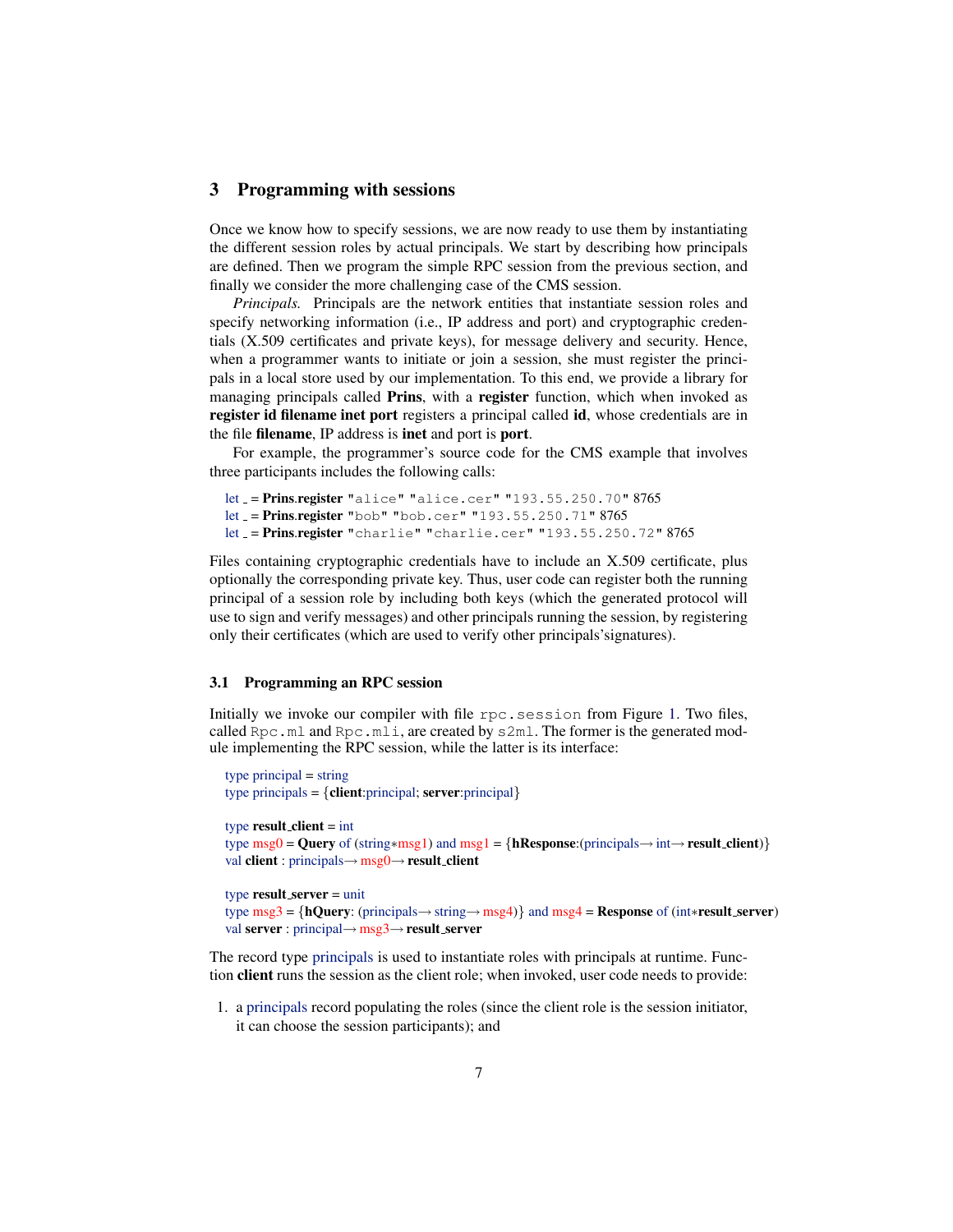2. a continuation (of type msg0) which drives the client role (our programming discipline relies on a CPS style, see below Section [3.2\)](#page-7-0); here, it sends a Query message consisting of a payload to be sent (of type string) and a continuation message handler (of type  $msg1$ ), which processes the answer **Response** message.

The server is symmetric, except that as responder it only needs to choose its identity.

We can easily program this RPC session; here's the code for a client that runs as alice, contacts bob, as the server, with a Query "Number?", and prints the response (we assume the principals registered as described above):

```
open Rpc
... (∗ register principals ∗)
let prins = {client = "alice"; server = "bob"}
let answer = client prins (Query("Number?",{hResponse = fun _ i → i}))
let _ = Printf.printf "Answer is \iotai\n" answer
```
A programmer runs a session (as role client) by calling function client providing a record instantiating roles to principals, and a continuation that sends and processes incoming messages. The first message (of type msg0) has to be sent by client, modelled by constructor Query which awaits for a payload and a continuation. Since the client then waits for a reply, the programmer has to provide a function handler for each of the possible incoming messages, those functions acting as continuations: here only one continuation is required (since only a Response may arrive) and the record has thus only one field labelled hResponse. The continuation has to be a function of two arguments: the first is the vector of principals involved in the session and the second is the payload of the corresponding message.

Here's the code for a server ignoring the query content and responding with '42':

```
open Rpc
... (∗ register principals ∗)
let = server "bob" {hQuery = fun = \rightarrow Response(42,())}
```
From the session programmer's point of view, sending a message is as simple as returning a constructed type with the right payload and continuation: Response(42,()). Here the continuation is simply unit as the session ends and any value of type result server (which is above defined as unit) will do. All the rest is taken care by the module Rpc generated by s2ml, like message formatting, cryptographic signing, and routing.

Finally, in order to obtain an executable, we compile this user code with Rpc.ml and libraries for implementing cryptographic operations (like hashing and signing) and networking. Appendix [A](#page-16-8) shows the output of the client for an execution.

#### <span id="page-7-0"></span>3.2 Session programming and CMS example

We run s2ml with the CMS example of Figure [3](#page-5-0) for the **Conf** session, on file cms. session. This produces files Conf.ml and Conf.mli. As in the RPC example, the interface Conf.mli contains a specialized principals record plus generated types and functions for each role (here we show only the ones for the author role):

```
type principal = string
type principals = {pc:principal; author:principal; confman:principal}
```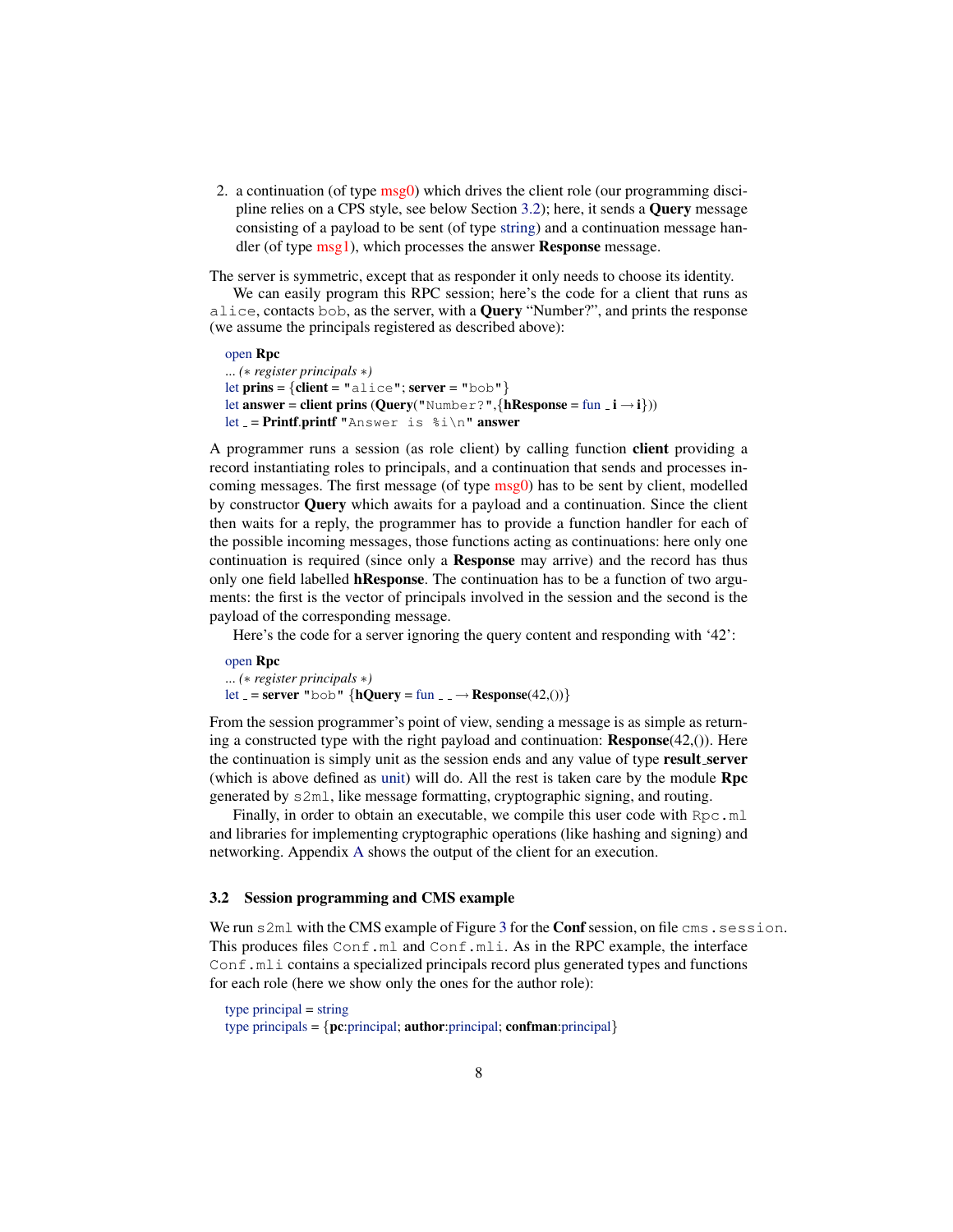```
type \text{msg9} = \{ \text{ hCfp} : (\text{principals} \rightarrow \text{string} \rightarrow \text{msg10}) \}and msg10 = Upload of (string * msg11)
and msg11 = { hBadFormat : (principals \rightarrow unit \rightarrow msg10) ;
                    hOk : (principals \rightarrow unit \rightarrow msg12)and msg12 = \text{Submit of (string } * msg13) | \text{Without of (unit } * \text{ result}_\text{author})and msg13 = \{ hAccept : (principals \rightarrow string \rightarrow result.author) ;hReject : (principals \rightarrow string \rightarrow result_author);
                    hShepherd : (principals \rightarrow string \rightarrow msg16);
                    hRevise : (principals \rightarrow string \rightarrow msg12)}
and msg16 = Rebuttal of (string * msg13)
val author : principal \rightarrow msg9 \rightarrow result author
```
The principle behind session programming using CPS is that, whenever a message is received by the role, the generated secure implementation calls back the continuation provided by the user and resumes the protocol once user code returns the next message to be sent. Taking advantage of this calling convention, with a separately-typed usercode continuation for each state of each role of the session, we can thus entirely rely on ordinary ML typing to enforce session compliance in user code. The programmer is then free to design the continuations that will be safely executed whenever the chosen role is active. Programming with a session consists then in following the (possibly recursive) generated types by s2ml, by filling in the internal choices and payload handling functions (i.e., the continuations). Example code is given in Appendix [B](#page-17-0) for the CMS example.

### <span id="page-8-0"></span>4 Session Security

At run time, a session is executed by processes running on hosts connected through an untrusted network. Each process runs on behalf of a principal. In order to state our security property, called session integrity, we first describe the threat model, and then informally discuss session integrity and possible threats to it.

*Threat model.* We consider a variant of the standard Dolev-Yao threat model [\[8\]](#page-16-10): the attacker can control corrupted principals (that may instantiate any of the roles in a session, and do not necessarily run as specified by the session declaration nor use our compiler), and perform network-based attacks: intercept, modify, and send messages on public channels, and perform cryptographic computations. Moreover, the corrupted principals may collude between themselves and the network during an attack. However, the attacker cannot break cryptography, guess secrets belonging to compliant principals, or tamper with communications on private channels.

*Session Integrity.* We say that a distributed session implementation preserves session integrity if during every run, regardless of the behaviour of the attacker, the process states at compliant principals (which use the generated cryptographic protocols as detailed in the next section) are consistent with a run where all principals seem to comply with all sessions. (This informal notion is made precise in [\[5\]](#page-16-4); see also below.)

Session integrity requires that all message sequences exchanged by compliant principals are consistent and comply with the session graph, that is, every time a compliant principal sends or accepts a message in a session run, such a message be allowed by the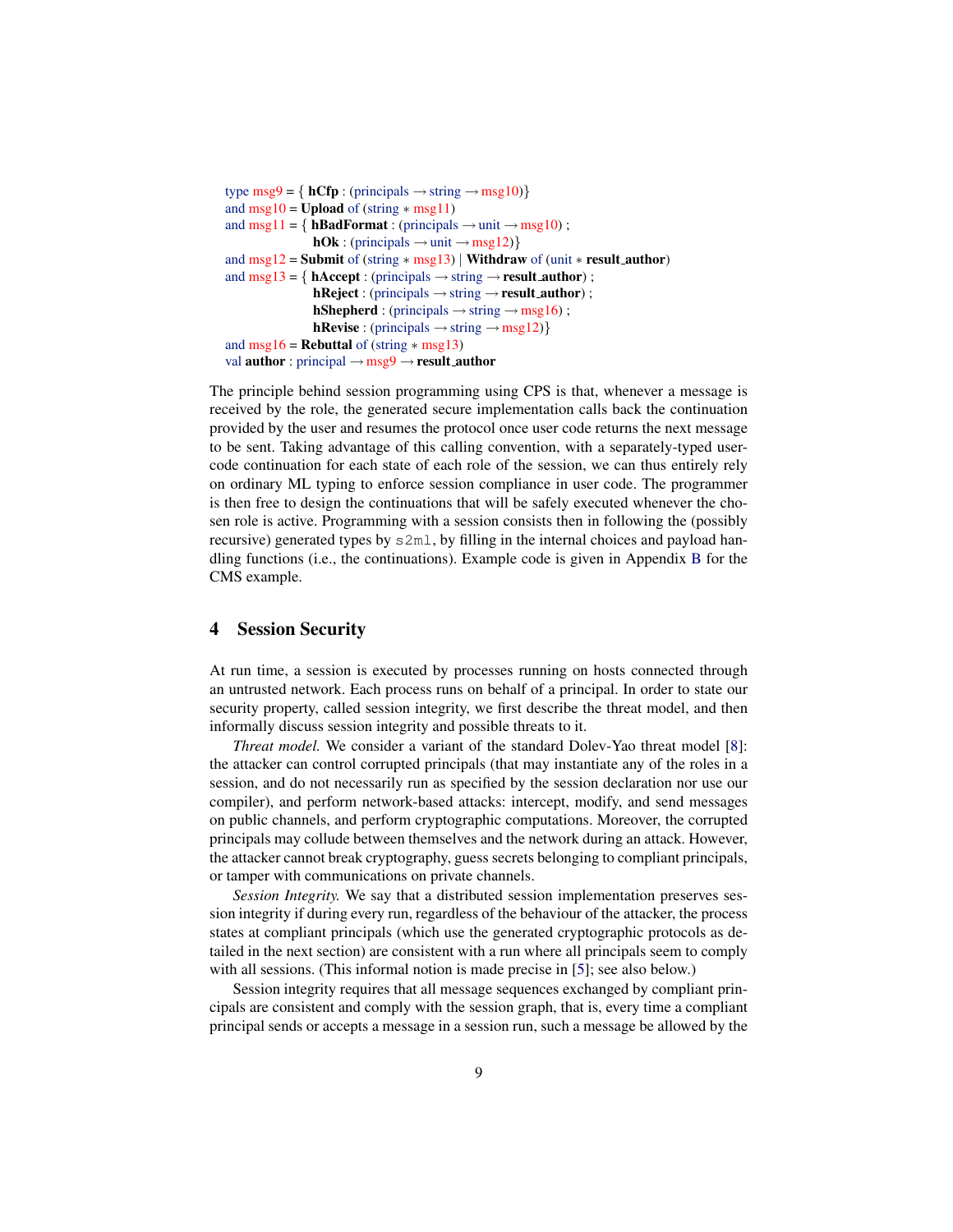session graph; conversely, every time a malicious principal tries to derail the session by sending or replaying an incorrect message, this message is silently dropped, or reliably detected as anomalous.

In order for our compiler s2ml to enforce session integrity, it must generate a cryptographic protocol for each compliant principal that can guard against several possible attacks. We illustrate next some of these attempts to break integrity, and how the generated cryptographic protocol prevents them.

- Session identifier confusions Each session instance needs to have a unique session identifier, as otherwise there could be confusions between different running sessions. The generated protocols compute a unique session identifier as  $s = \textbf{hash}(D\tilde{a}N)$ , where  $D \tilde{a} N$  is the tagged concatenation of  $D = \textbf{hash}(\Sigma)$ , a digest of the whole session declaration,  $\tilde{a}$ , the principals assigned to the session roles; and N, a nonce freshly generated by the initiator. Including  $D$  prevents confusions about the specification of the session being executed; including  $\tilde{a}$  prevents confusions about which principal is executing which role; and including  $N$  prevents confusion with other running session instances of the same declaration  $\Sigma$  and principal assignment  $\tilde{a}$ . Messages sent by our generated cryptographic protocols always include as header the session identifier s, plus, in initial messages,  $\tilde{a}$  and N to allow receivers to recompute  $s$  (we assume  $D$  is expected and known by receivers). For example, for our CMS example, the generated protocol computes  $D$  as the hash of the session declaration from Figure [3,](#page-5-0)  $\tilde{a}$  = charlie alice bob (indicating that charlie plays the pc role, alice the author and bob the confman), and N is a random nonce.
- Message integrity attacks Whenever a principal playing a role in a session receives a message corresponding to a path executed in the session graph, it needs to ensure every label in the path has been sent by the presumed principal. Otherwise, an attack is possible, where some principal is impersonated by the attacker: for example in Figure [2,](#page-4-0) a malicious author could send the confman an Upload message even though the pc never sent a Cfp; if the confman does not check the presence of the pc, session integrity is violated. In order to prevent these attacks, the generated protocols include in messages a series of cryptographic signatures<sup>[4](#page-9-0)</sup>: one signature from the message sender, plus one forwarded signature from each peer involved in the session since the receiver's last message (or the start of the session).

For our CMS example, consider the first time that the confman role gets contacted with an Upload message in Figure [2.](#page-4-0) At that point, the generated protocol needs to check signatures from the principals playing the roles author and pc; for our running session with session identifier as above, an incoming message is accepted by bob as confman only if it includes a signature from charlie (as role pc) of a Cfp message, and another signature from alice (as author) of an Upload message. On the other hand, if bob as **confinan** is at the same node contacted again (e.g., because bob sent a BadFormat message and entered a loop), in the next incoming message bob needs to only check a (new) Upload message from alice, and the Cfp message needs not be forwarded again, as bob already checked it. The

<span id="page-9-0"></span><sup>4</sup> Cryptographic (or *digital*) signatures ensure the sender authenticity, as the signing private key of a compliant principal is kept secret.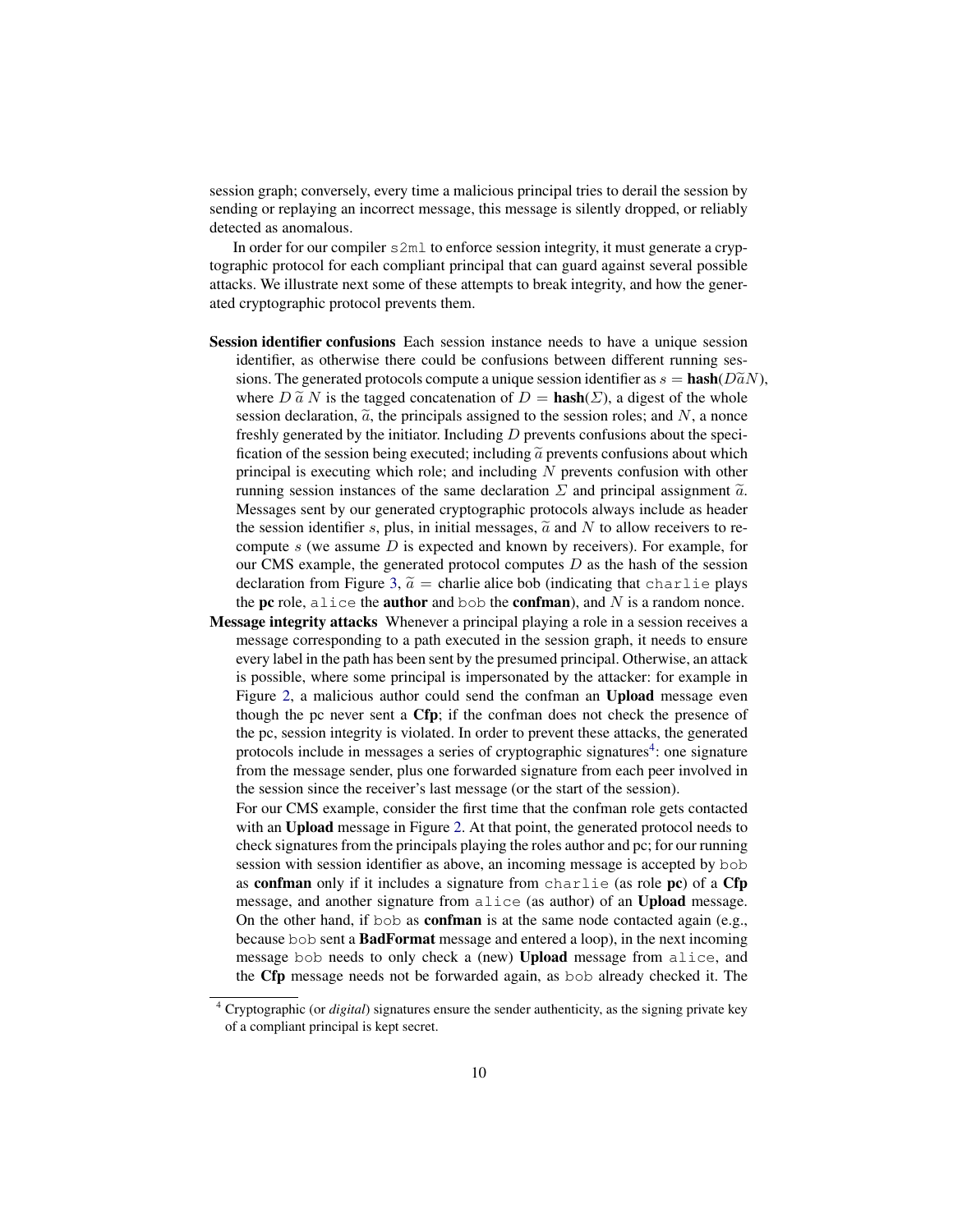

<span id="page-10-0"></span>Fig. 4. (a) A session graph with a 'blind fork' and (b) its safe counterpart.

compiler accounts for both situations, and outputs accordingly specifically tailored functions for message generation and verification.

Intra- and Inter-session replays Message replays can also thwart session integrity. Three situations can happen: (1) a message from one running session can be injected into another running session; (2) an initial message involving a principal can be replayed, trying to re-involve the same principal twice; and (3) a message from one running session can be replayed in the same running session (e.g., messages inside loops, which are particularly vulnerable).

Whilst (1) is directly prevented using a unique session identifier as detailed above, (2) and (3) need special treatment. For the former, like any protocol with responder roles, our generated protocol relies on dynamic anti-replay protection for the messages that may cause principals to join a session, that is, the first messages they may receive in their roles. To prevent such replays, each principal maintains a cache that records pairs of session identifiers and roles for all sessions it has joined so far. For the latter, our generated protocol includes a logical timestamp for messages inside loops, that is incremented at each loop iteration; it thus disambiguates messages occurring in cycles (messages not occurring in loops are not vulnerable, as message labels are assumed to be unique, see below).

Valid Sessions Not every session encodable using the language of Section [2](#page-2-0) makes sense: for example, a role sending a message that is never received is clearly undesirable. Our compiler checks this and other syntactic conditions that a session has to satisfy in order to be implementable (see Section [5\)](#page-11-1). In particular, the compiler checks the absence of 'blind forks', which are in fact a security threat to session integrity. Consider for instance the session of Figure [4\(](#page-10-0)a), where S may send either a Reject to C or an Accept to O. Unless C and O exchange some information, they cannot prevent a malicious S from sending both messages, thereby breaking the session specification. (In fact, any graph containing the one in Figure  $4(a)$  $4(a)$  as subgraph is vulnerable!)

Nevertheless, such vulnerable session graphs can be transformed to equivalent ones without forks, at the cost of inserting additional messages. Figure [4\(](#page-10-0)b) shows a safe counterpart of the vulnerable session of Figure [4\(](#page-10-0)a), in which message Accept is split into two, Accept1 and Accept2, and S is obliged to contact C no matter which branch is taken. (The general transformation is not difficult to build [\[5\]](#page-16-4).)

*Proving Session Integrity* The security of automatically-generated cryptographic protocol implementations crucially relies on formal verification. To this end, our language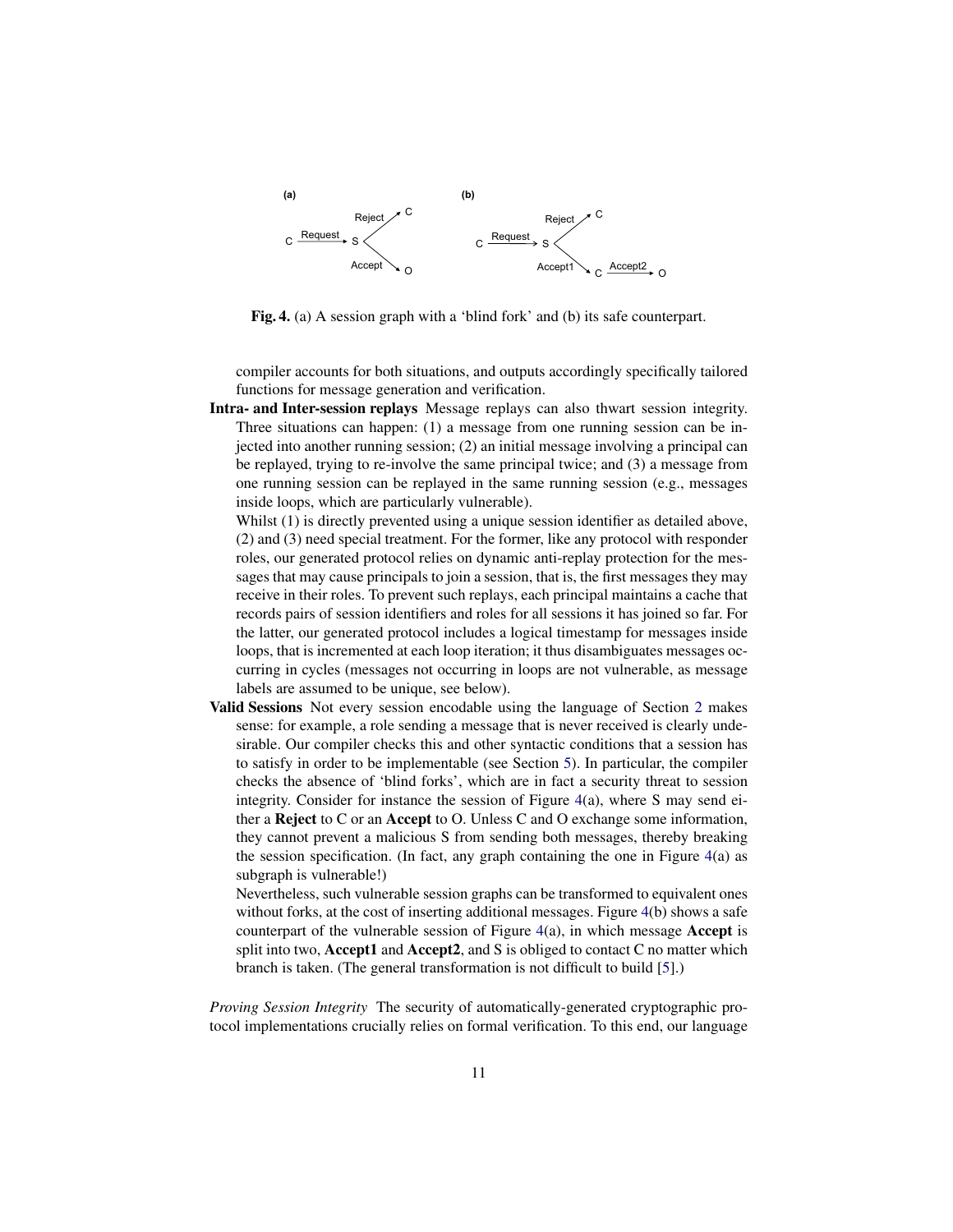design and prototype implementation build on the approach of Bhargavan *et al.* [\[1\]](#page-15-4), which narrows the gap between concrete executable code and its verified model. Our generated code depends on libraries for networking, cryptography, and principals, with dual implementations.

A concrete implementation uses standard cryptographic algorithms and networking primitives; the produced code supports distributed execution (we have both Ocaml/OpenSSL and F#/Microsoft .NET implementations). A second, symbolic implementation defines cryptography using algebraic datatypes, in Dolev-Yao style; the produced code supports concurrent execution, and is also our formal model.

In order to formally state and prove session integrity, we develop a high-level semantics that enforces sessions following their specification [\[5\]](#page-16-4). Our compiler, in turn, transforms session declarations to modules implementing them. Thus, we have two possible semantics in which user code runs: either a high-level configuration (where sessions execute as prescribed by definition) and a low-level configuration, in which user code executes calling the session-implementation modules. Our main security result (Theorem 1 in [\[5\]](#page-16-4)), stated in terms of may testing, expresses that any behaviour of a low-level configuration can be simulated by a corresponding high-level configuration. Hence, the cryptographic protocol implementing the session is not letting an adversary gain anything, as *any* possible behaviour of session implementations using our compiler interacting with an adversary (comprising of corrupted principals colluding with the network) can be also reproduced by an adversary that does not interact with session implementations, and is subject to semantics where sessions run as prescribed.

### <span id="page-11-0"></span>5 Compiling Sessions to Modules

In Section [3](#page-6-0) we present the interface generated by  $s2m$ , so that programmers can use sessions. In this section, in turn, we discuss the inner workings of the compiler, i.e., how s2ml generates a cryptographic protocol securely implementing the session, and preventing possible threats to session integrity as detailed in the previous section. Our compiler s2ml works as follows:

- 1. For each session definition using local roles, it transforms it to a global graph and checks several well-formed and implementability conditions on it. From this graph, it also generates visible sequence messages which are used by the code generation phase.
- <span id="page-11-1"></span>2. Then, the compiler generates for each session its corresponding cryptographic protocol, and emits both its interface and its code as an ML module.

*Checking validity conditions and generating visible sequences.* As the session specifications are written in term of local role processes, and since a global view is required, the compiler first tries to generate the graph version of the session. Following the flow of the session (starting from the first role and messages),  $\epsilon$  2ml verifies that all the sent messages are expected by someone (i.e., are among the messages declared to be possibly received by a different role). Each node of the graph thus corresponds to a given active role and the edges are the messages sent to a different role which, after reception of the message, becomes active.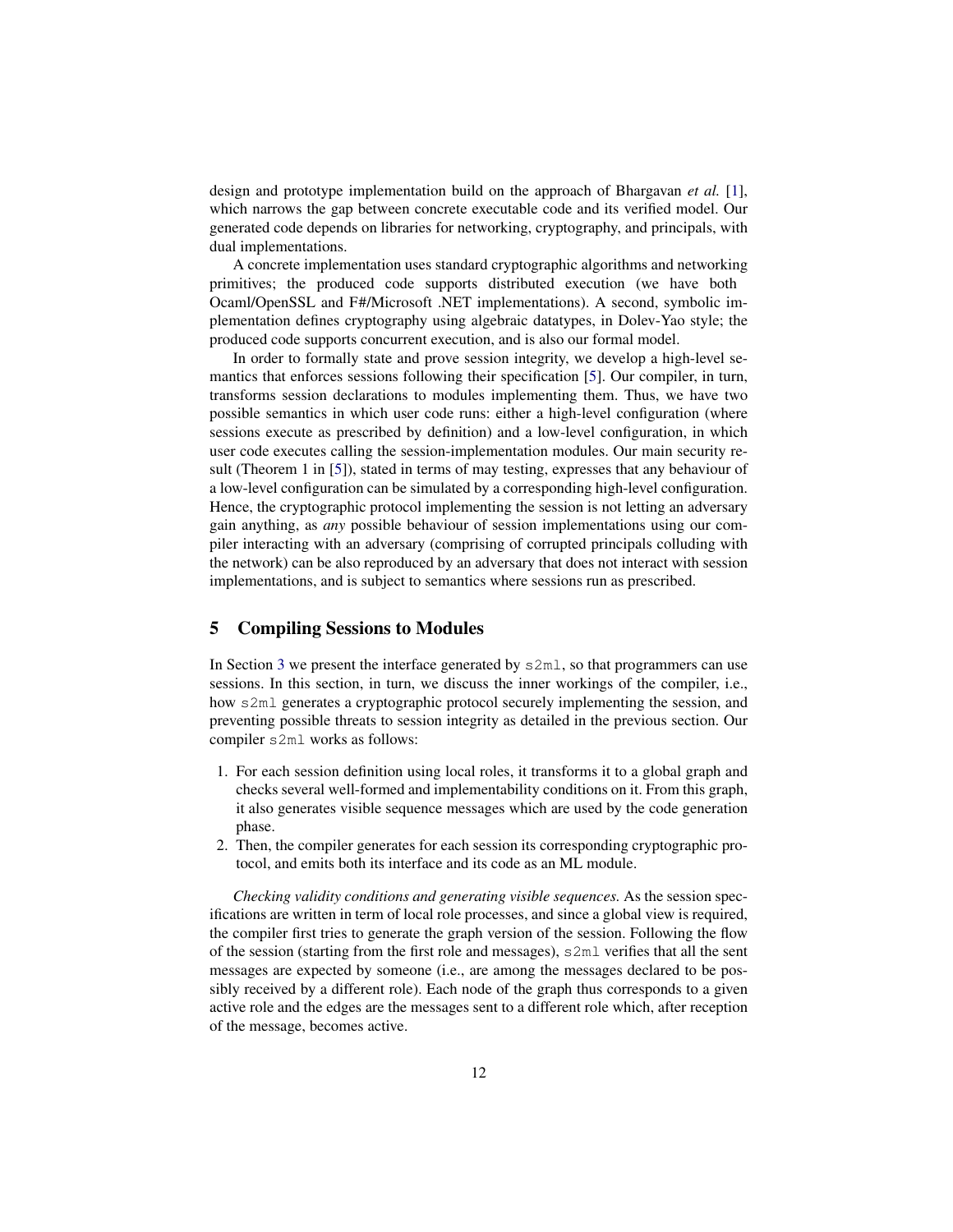This conversion checks the correctness and coherence of the session declaration. In particular, we rule out invalid sessions in which messages are sent but not expected, and self-sent messages. We also require that labels are unique: two different edges cannot have the same label. This ensures the intent of each message label is unambiguous: the label uniquely identifies the source and target session states.

As explained in the previous section, branching in itself can lead to a security risk. The minimal condition to avoid this kind of attacks can be formulated in the following way (see [\[5\]](#page-16-4) for details): For any two paths in the graph starting at the same node and ending with roles  $r_1$  and  $r_2$ , we require that if neither  $r_1$  nor  $r_2$  are in the active roles of the two paths (i.e., they don't send any of the messages), then  $r_1 = r_2$ . Checking this property is done in the s2ml implementation by a careful look at branching nodes: lists of active roles are recorded on every path starting at these nodes, followed by a comparison that ensures that the roles in different branches are related.

As an additional output, from this global graph s2ml generates the DOT [\[9\]](#page-16-11) graph of the session graph, which can be used to view the specified session.

*Visibility.* After checking that the graph is valid and safe, s2ml generates the *visible* sequences, an essential part of the generation of the cryptographic protocol. Briefly, a sequence of labels is visible at a given node in the session graph if it contains only the last label sent by every other role. This notion is used in minimizing the number of signatures checks at runtime in the generated implementation: it relies on the fact that only the latest labels sent by every other role have to be checked to ensure session integrity. We compute the visible sequences at compile-time to avoid any graph computation at runtime: the runtime signature checks which rely on visible sequences can thus be efficiently performed. For example, in the CMS example of Figure [2,](#page-4-0) the node in which the confman role is first contacted by an Upload message has two visible sequences, Cfp-Upload (along the initial path) and just Upload (through the cycle).

*Generating the session interface and implementation.* The main difficulty in the interface generation is to produce the set of recursive types that specify the alternation of constructed messages and continuations required from the user.

The generation of these types is based on four principles: first, an internal choice is translated into an algebraic sum type where message labels are used as constructors and where the constructor expects a correct payload and a continuation corresponding to the role's next expected message; second, an external choice generates a record whose labels are derived from message labels and whose data are functions handlers for the incoming messages (those functions take as arguments the record of principals and the payload of the message); third, mutual recursion reflects a recursive point in the local role description; forth, when ending, the result type is used.

More formally, our algorithm first associate type names to each of the sub-processes of a given role process: the names are of the form  $\text{msg}_n$  (below we call this function *name*). The 0 sub-process is a particular case and its associated type name is of the form result *rolename*.

Then we have the following generating function that is applied successively to all sub-processes:

$$
[[!(f_i:\tau_i; p_i)_{i < k}] = \text{and name}(p) = { | f_i \text{ of } (\tau_i * name(p_i)) \}_{i < k}
$$
  

$$
[[!(f_i:\tau_i; p_i)_{i < k}] = \text{and name}(p) = { \{ \mathbf{h}f_i : \text{principals } \rightarrow \tau_i \rightarrow name(p_i); \}_{i < k} \}
$$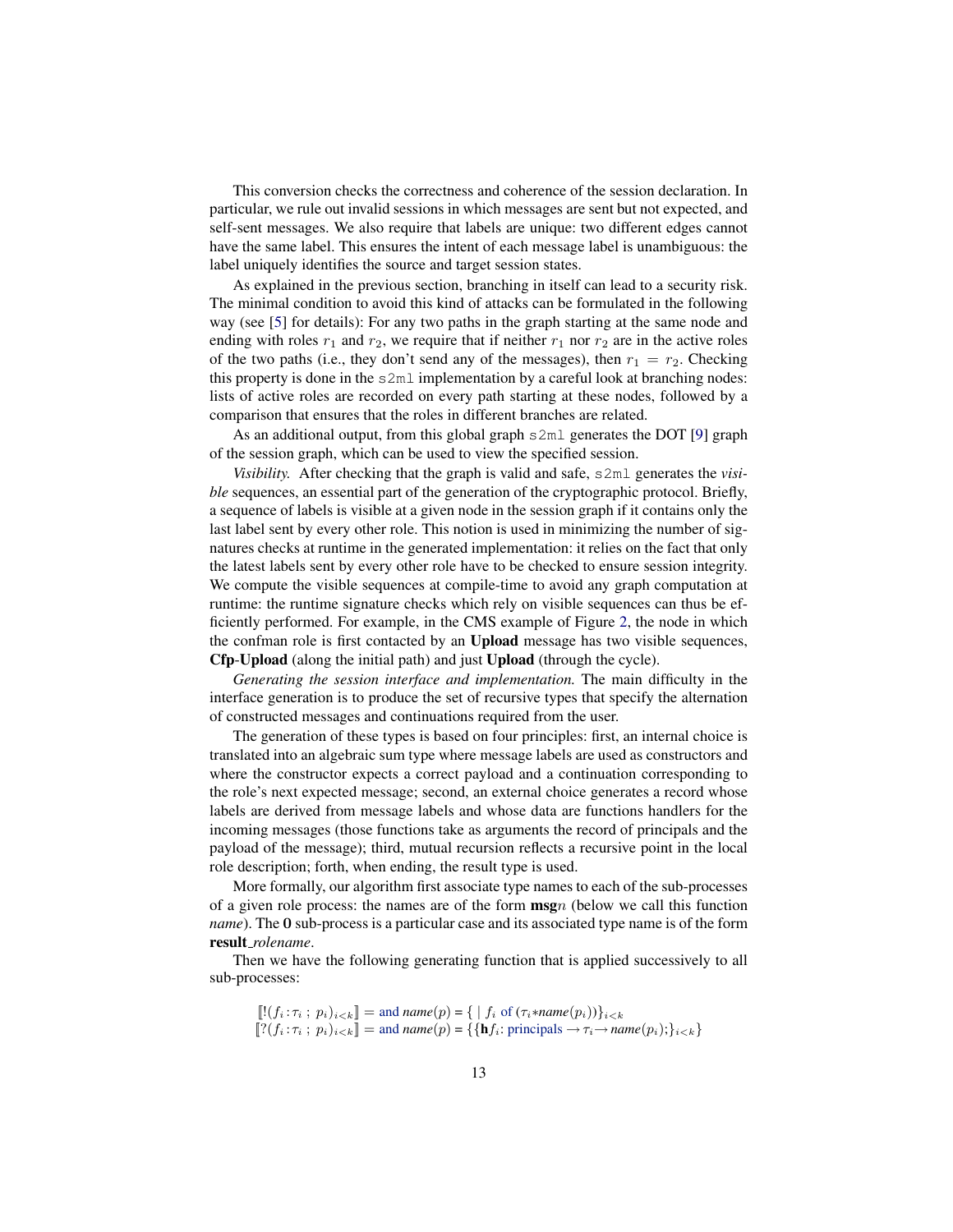This generates a collection of potentially mutually recursive types, which explains the default use of the and keyword. A pretty-printing phase then completes the interface generation. As shown in section [3,](#page-6-0) the result types have the following shape:

```
[...] and msg11 = \{hBadFormat : (principals \rightarrow unit \rightarrow msg10) ; hOk : (principals \rightarrow unit \rightarrow msg12)}
      and msg12 =| Submit of (string ∗ msg13) | Withdraw of (unit ∗ result author)
[...]
```
*Wired types and messages generation.* The low-level handling of messages in the generated protocols is done by a series of specialized types and functions. These functions have also the task of maintaining a local store containing the necessary cryptographic material for the session. Concretely,  $\le 2m$  generates a family of **send Wired** *label* functions (one generated function for each message tagged with *label* of the session) that perform the following operations:

- 1. build the session id (a digest of the session declaration, principals, and a nonce);
- 2. build the header (the session id plus the sender and receiver's identities);
- 3. marshall the payload;
- 4. create a new signature of the label and logical time;
- 5. update the local signature store and logical clock;
- 6. build the message from the header, the label, the payload and the transmitted signatures (whose list is known from the previously computed visibility);
- 7. send the message on the network

Symmetrically, the receiving sequence of actions done by the family of **receiveWired** $n$ functions (one function for each node  $n$  in the graph) is the following:

- 1. receive the message from the network;
- 2. unmarshall and decompose into parts (header, label, payload, signatures);
- 3. check the session id;
- 4. match the message label against possible incoming messages;
- 5. check the signatures' correctness (using visibility) and logical time-stamps;
- 6. update the local signature store and logical clock;
- 7. check the message against the cache (if it is the first message of a run of the session)

Any check failure will either silently restart the function (to continue listening) or throw an exception. Since initial messages require special treatment (e.g., cache checking), s2ml creates specific versions of the low-level functions (named with the **init** suffix).

The types of the sendWired*label* and receiveWiredn are of the form:

```
val sendWiredlabel : wiredn → state
val receiveWiredn: state \rightarrow unit \rightarrow wiredn
```
where the state corresponds to the local cryptographic store, and the wired $n$  types are the sum types corresponding to messages that can be received in the state  $n$  of the role's process. The internals of the proxy, in charge of enforcing the session flow and user interaction, critically relies on these types.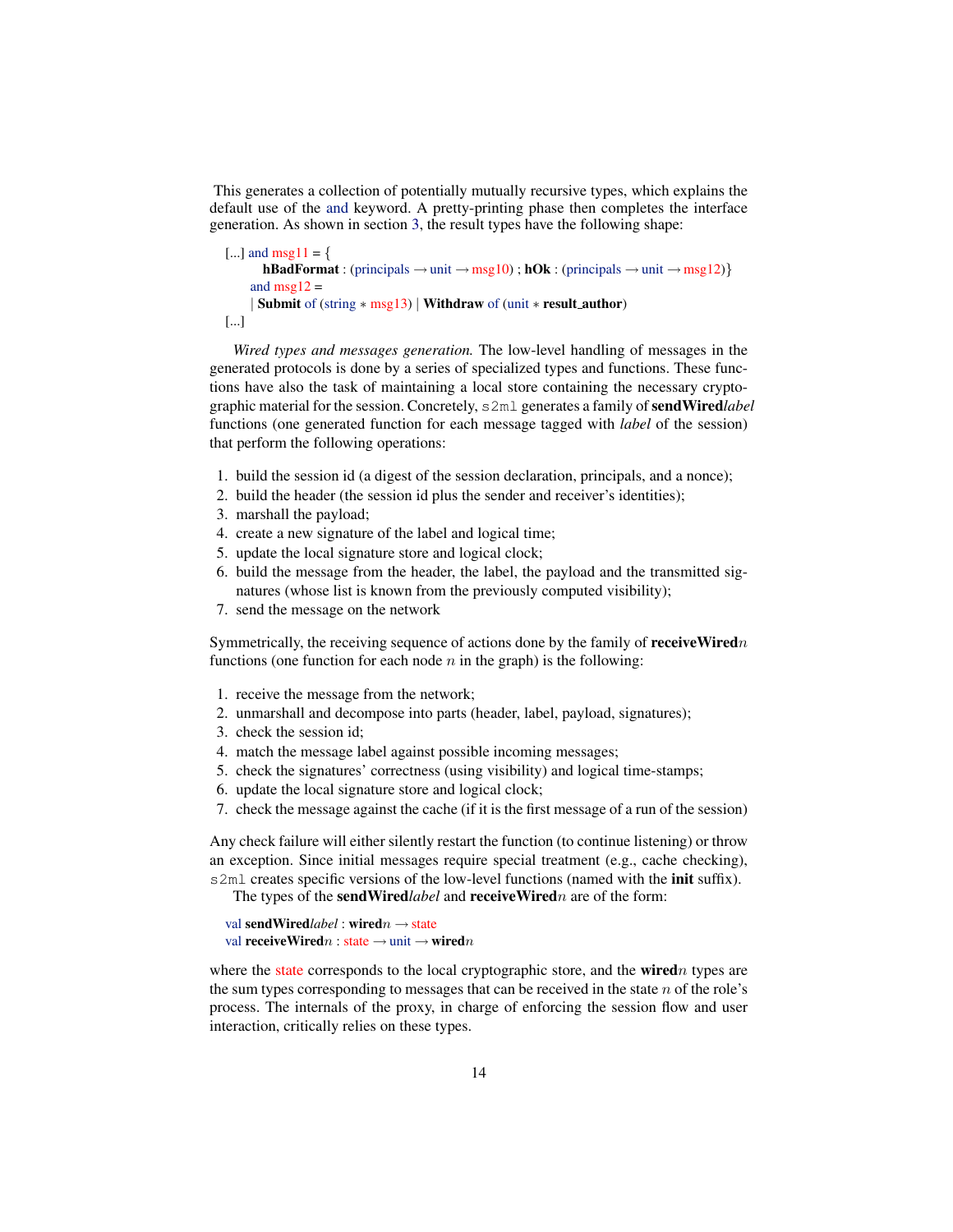*Proxy functions* The last part of the generated protocol implementation consists on the proxy functions that the user can call from the interface. Their purpose is to follow the flow of sent and received messages as specified by the session and to call back a user-defined continuation at the correct moment.

Concretely, these functions have to be able to handle the users' choices of messages to send and call the appropriate low-level sendWired*label* function. Then they have to listen to incoming messages using the **receiveWired** $n$  functions and, when a message is received, to call back the appropriate field of the user-specified record of continuations.

We illustrate these proxy functions by the **author** function from the CMS example:

```
let author (prin: principal) (user_input : msg9) =
...
and author_msg10 (st:state) : msg11 \rightarrow result_author = function
   Upload(x, next) \rightarrow let newSt = sendWiredUpload host dest (WiredUpload(st, x)) in
    author msg11 newSt next
and author_msg9_init : msg9 \rightarrow result_ author =
 function handlers \rightarrowlet (newSt, \mathbf{r}) = receiveWired0_init host prin () in
    match r with
    | WiredCfp (newSt, x) \rightarrow let next = handlers.hCfp newSt.prins x in
    author msg10 newSt next
 in
 Printf.printf "Executing role author with principal %s...\n" prin;
 author msg9 init user input
```
Initially it calls the function **author\_msg9\_init** which uses **receiveWired0\_init** to receive a first message. It is checked to be a  $Cfp$  message, and if so, the payload x is applied to the user code continuation (**handlers.hCfp**), and then the function **author msg10** is invoked, which continues the session by sending a Upload message.

#### 5.1 Concrete implementation and benchmarks

Our concrete implementation links the generated code against concrete cryptographic implementations (as opposed to a symbolic model, used to formally prove security, which uses algebraic datatypes). We provide two variants of concrete libraries: one using Ocaml and wrappers for OpenSSL, and another using F#/Microsoft .NET cryptography. (Unfortunately the two implementations do not yet interoperate, due to incompatibilities among certificates.) The data and cryptographic functions we use are as follows. For cryptography, we use SHA1 for hashing, RSASHA1 for signing, and the standard pseudorandom function for nonce generation. Signing uses certificates in '.key' format for OpenSSL and '.cer' for Microsoft .NET. As for data, we use Base64 for encoding the messages in a communicable format. We use UDP-based communication (although in the future we plan to move to TCP-based communications).

*Benchmarks.* We executed the CMS example using the Ocaml/OpenSSL concrete implementation in a setting in which every loop is iterated 500 times. This table reports the benchmarks for a Pentium D 3.0 GHz running linux-2.6.17-x86.64: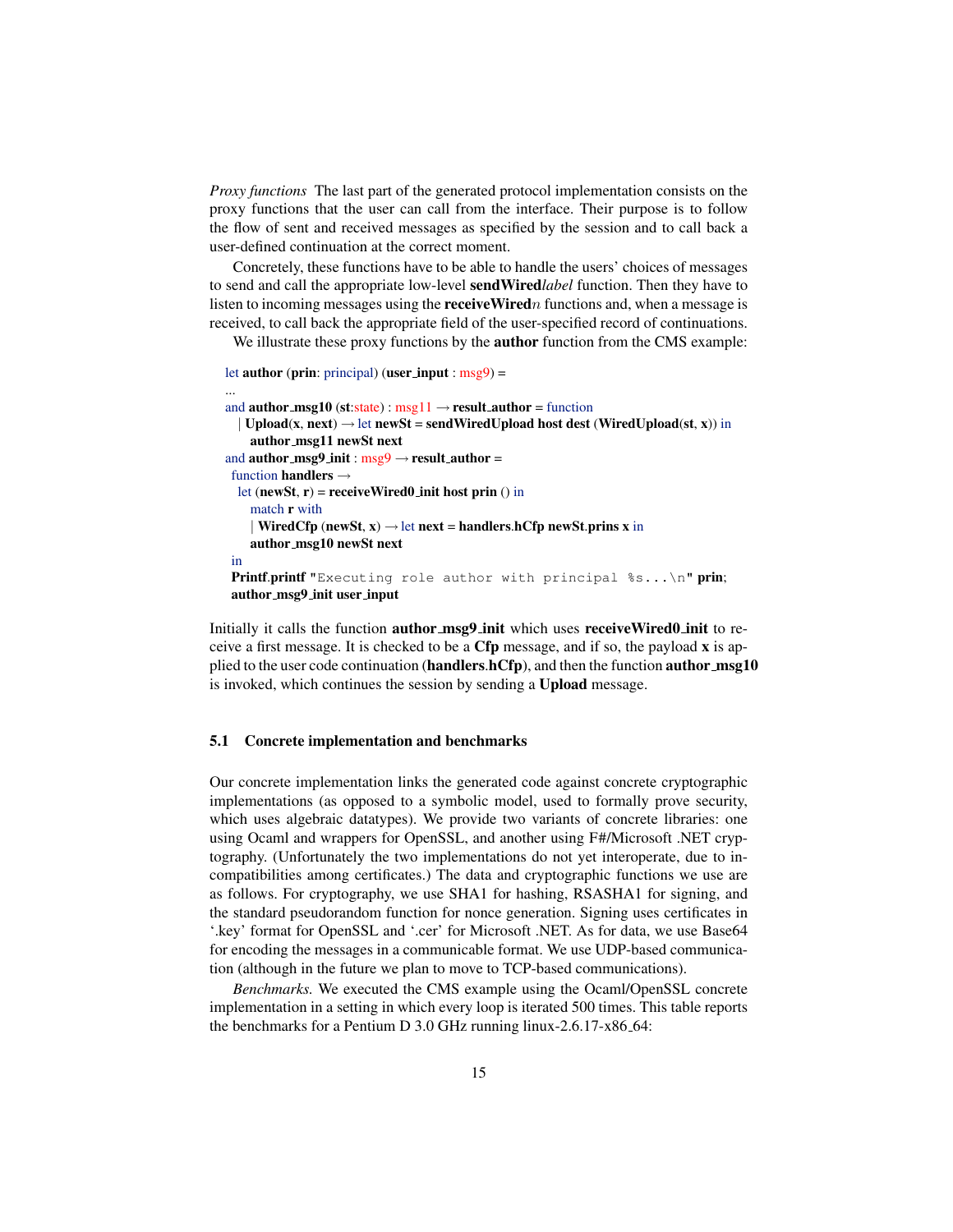|             |        | No cryptography Signing but not Verifying Signing and Verifying |                   |
|-------------|--------|-----------------------------------------------------------------|-------------------|
| first loop  | 0.231s | 2.79s                                                           | 2.95s             |
| second loop | 0.468s | 5.62s                                                           | 6.11s             |
| third loop  | 0.243s | 2.81s                                                           | 2.98 <sub>s</sub> |
| total       | 0.942s | 11.22s                                                          | 12.04s            |

These results show that most execution time is devoted to cryptography, as expected: the generated code s2ml consists of optimally compact, specialized message handlers.

#### <span id="page-15-3"></span>6 Conclusions

We present a simple language for specifying sessions between roles, and we detail its usage as a secure communication abstraction on top of ML. Our compiler s2ml generates custom cryptographic protocols that guarantee global compliance to the session specification for the principals that use our implementation, with no trust assumptions for the principals that do not.

Whilst in previous work we focus on establishing (theoretical) security guarantees for the generated code of s2ml, here we concentrate on describing the inner workings of the compiler, and explore its applicability to the concrete examples of an RPC exchange and a rather large conference management system. This latter case study is treated smoothly by s2ml, providing confidence for its usability as a concrete tool for structuring and securing distributed programming.

*Future Work.* We are exploring variants of our design to increase the expressiveness of sessions: session-scoped data bindings that ensure the same values are passed in a series of messages, as well as more dynamic principal-joining mechanisms, to enable new principals to enter a role subject to agreement among the current principals. We are also interested on providing support for communicating richer payload types, by studying the extension of s2ml with general and secure marshalling.

*Acknowledgments.* This work benefited from discussions with K. Bhargavan, C. Fournet, J. Leifer, and J-J. Lévy. Special thanks to James Leifer for his insightful comments. An earlier version of s2ml was developed while visiting at Microsoft Research Cambridge, UK.

#### References

- <span id="page-15-4"></span>1. Karthikeyan Bhargavan, Cedric Fournet, Andrew D. Gordon, and Stephen Tse. Verified ´ interoperable implementations of security protocols. In *19th IEEE Computer Security Foundations Workshop, (CSFW)*, pages 139–152, July 2006.
- <span id="page-15-0"></span>2. Marco Carbone, Kohei Honda, and Nobuko Yoshida. Structured communication-centred programming for web services. In Chris Hankin, editor, *Programming Languages and Systems, 16th European Symposium on Programming (ESOP)*, LNCS. Springer, 2007.
- <span id="page-15-1"></span>3. Samuele Carpineti and Cosimo Laneve. A basic contract language for web services. In Peter Sestoft, editor, *Programming Languages and Systems, 15th European Symposium on Programming (ESOP)*, volume 3924 of *LNCS*, pages 197–213. Springer, 2006.
- <span id="page-15-2"></span>4. Sagar Chaki, Sriram K. Rajamani, and Jakob Rehof. Types as models: model checking message-passing programs. In *29th ACM SIGPLAN-SIGACT symposium on Principles of Programming Languages (POPL)*, pages 45–57, January 2002.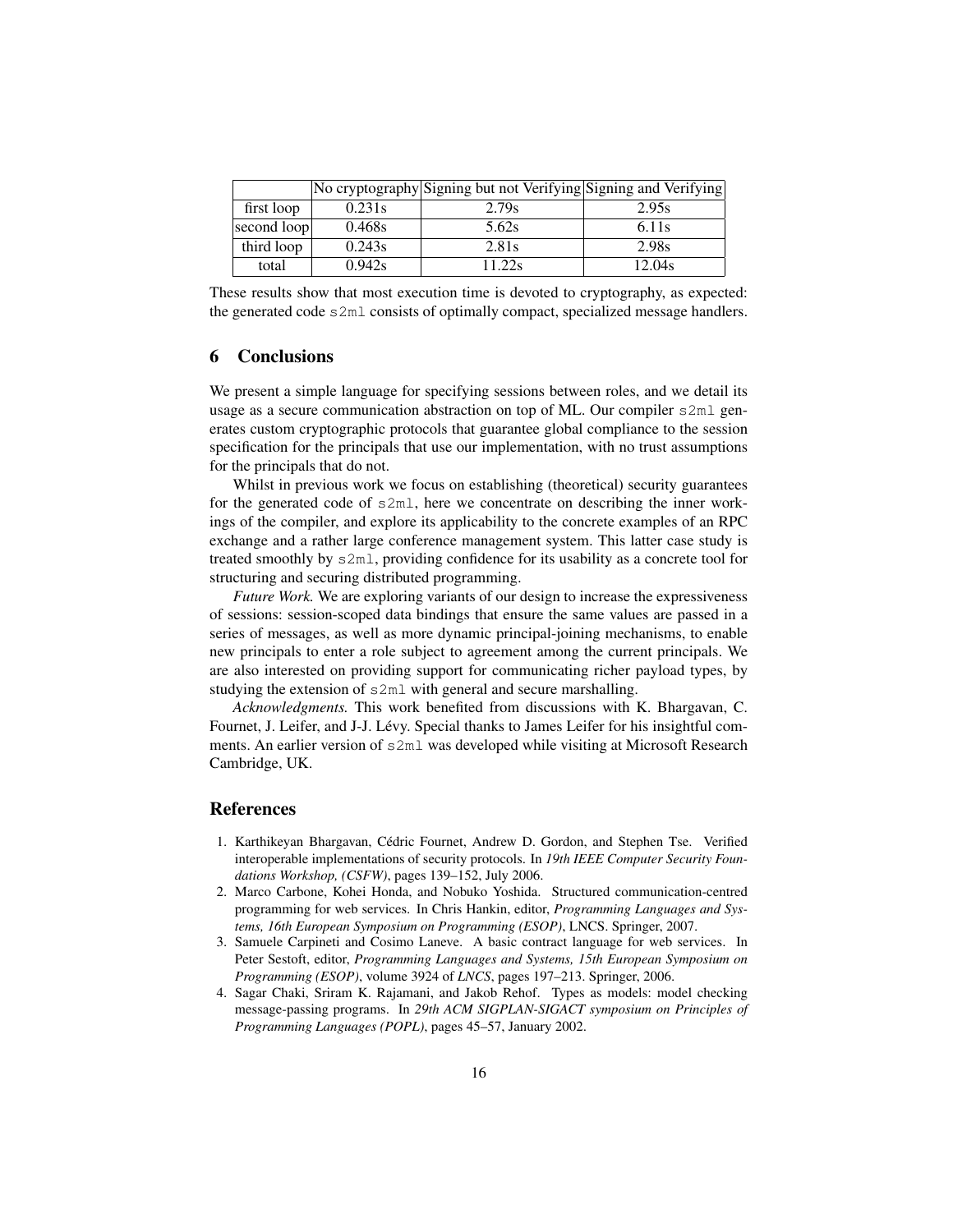- <span id="page-16-4"></span>5. R. Corin, P.M. Denielou, C. Fournet, K. Bhargavan, and J. Leifer. Secure implementations for typed session abstractions. In *20th IEEE Computer Security Foundations Symposium (CSF'07)*, Venice, Italy, July 2007. IEEE. To appear.
- <span id="page-16-9"></span>6. Ricardo Corin, Pierre-Malo Dénielou, Cédric Fournet, Karthikeyan Bhargavan, and James Leifer. Secure sessions project. At [http://www.msr-inria.inria.fr/](http://www.msr-inria.inria.fr/projects/sec/sessions/) [projects/sec/sessions/](http://www.msr-inria.inria.fr/projects/sec/sessions/), 2007.
- <span id="page-16-0"></span>7. Mariangiola Dezani-Ciancaglini, Dimitrios Mostrous, Nobuko Yoshida, and Sophia Drossopoulou. Session types for object-oriented languages. In *20th European Conference for Object-Oriented Languages*, July 2006.
- <span id="page-16-10"></span>8. D. Dolev and A. C. Yao. On the security of public key protocols. *IEEE Transactions on Information Theory*, 29(2):198–208, 1983.
- <span id="page-16-11"></span>9. Dot. At <http://www.graphviz.org/>.
- <span id="page-16-1"></span>10. Manuel Fahndrich, Mark Aiken, Chris Hawblitzel, Galen Hunt Orion Hodson, James R. Larus, and Steven Levi. Language support for fast and reliable message-based communication in Singularity OS. In *EUROSYS*, 2006.
- <span id="page-16-5"></span>11. R. Milner, M. Tofte, and R. Harper. *The Definition of Standard ML*. MIT Press, 1990.
- <span id="page-16-6"></span>12. Objective Caml. At <http://caml.inria.fr>.
- <span id="page-16-7"></span>13. D. Syme. *F#*, 2005. At <http://research.microsoft.com/fsharp/>.
- <span id="page-16-2"></span>14. Vasco T. Vasconcelos, Simon Gay, and Antonio Ravara. Typechecking a multithreaded func- ´ tional language with session types. *TCS*, 368(1–2):64–87, 2006.
- <span id="page-16-3"></span>15. Nobuko Yoshida and Vasco T. Vasconcelos. Language primitives and type discipline for structured communication-based programming revisited: Two systems for higher-order session communication. In *1st International Workshop on Security and Rewriting Techniques*, ENTCS, 2006.

### <span id="page-16-8"></span>A Output for Rpc

```
$ ./client.exe
[Impl] Executing role client with principal
alice...
[Impl] Preparing message: Query(Number?)
[Prins] sent:
MDg0MDAyTkowNjEwMDEwMDAxMTAyMKMdkFskmfB0Eb9KUk1/E2
Fzn50OMDExMDA1YWxpY2Vib2KVmxw7s9N6gWZ+SEs1XyrZMDA1
UXVlcnlOdW1iZXI/MDAxMDEyOHp+3gwAG+ae388U5fV5L42sLU
7t6hMOUT9JlPyHnVMPCxavHAYq5GhnOwjFnY5RWGywCtw1E+F1
miECRTcFLwNOLB3tdEZUaOxqOd7jwq4deiC+WWwZoRoEyi0FE1
HgO3H2FJIrqD19Twy1UDBQqmG+Nnoq0Vgo3CwH+KfbRbhaMDAx
MDAwMA==
[Prins] received:
```

```
MDgyMDAyTkowNjEwMDExMDAxMDAyMKMdkFskmfB0Eb9KUk1/E2
Fzn50OMDExMDA1YWxpY2Vib2KVmxw7s9N6gWZ+SEs1XyrZMDA4
UmVzcG9uc2U0MjAwMTExMjiP/uJ+eHiWg6gbgY98CjinyGoSmK
8/p1jfxT7d2lW7o46a/uz3G6iJx+xoSArCRqpMIr3frIZHr6PF
yf0ATnS2IGkcGtVlNQ39tpZh/PRjHGbdltpD21KhlxNN5m8jHe
6Q/JPg1oaTQ9UZegYS6SeEWl45g4WXxwj74J4KJMf91jAwMTAw
MDA=
```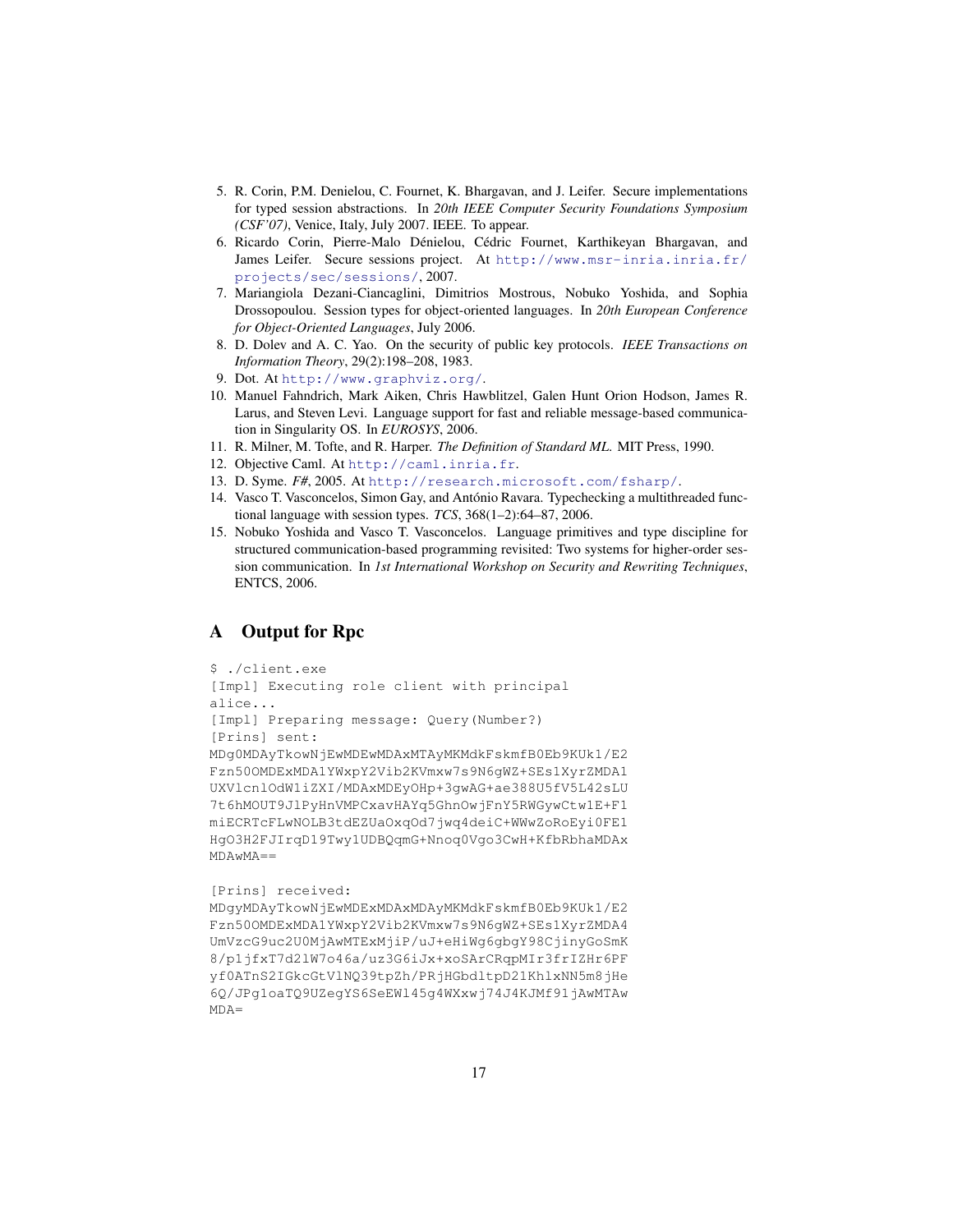```
[Impl] Accepted correct message: Response(42)
[Impl] Updating signatures ...
[Impl] Signatures updated!
Answer is 42
```
# <span id="page-17-0"></span>B CMS Code for author, pc and confman

### B.1 Interface

```
type result\_pc = stringtype \text{msg0} =Cfp of (string ∗ msg1)
and msg1 = \{hPaper : (principals \rightarrow string \rightarrow msg2);
    hRetract : (principals \rightarrow unit \rightarrow result\_pc)and msg2 =Close of (unit ∗ msg3)
 | ReqRevision of (string ∗ msg1)
and msg3 = \{hDone : (principals \rightarrow unit \rightarrow msg4)}
and msg4 =Accept of (string * result_pc)
   | Reject of (string ∗ result pc)
 | Shepherd of (string ∗ msg7)
and msg7 = \{hRebuttal : (principals \rightarrow string \rightarrow msg4)}
val pc: principals \rightarrow msg0 \rightarrow result_pc
type result_{\text{confman}} = \text{string}type msg18 = \{hUpdate: (principals \rightarrow string \rightarrow msg19)}
and msg19 =Ok of (unit ∗ msg20)
  | BadFormat of (unit ∗ msg18)
and msg20 = \{hSubmit : (principals \rightarrow string \rightarrow msg21);
   hWithdraw : (principals \rightarrow unit \rightarrow msg26)}
and msg21 =Paper of (string * msg22)
and \text{msg22} = \{hClose: (principals \rightarrow unit \rightarrow msg23);
    hReqRevision : (principals \rightarrow string \rightarrow msg25)}
and msg23 =Done of (unit * result_confman)
and msg25 =Revise of (string ∗ msg20)
```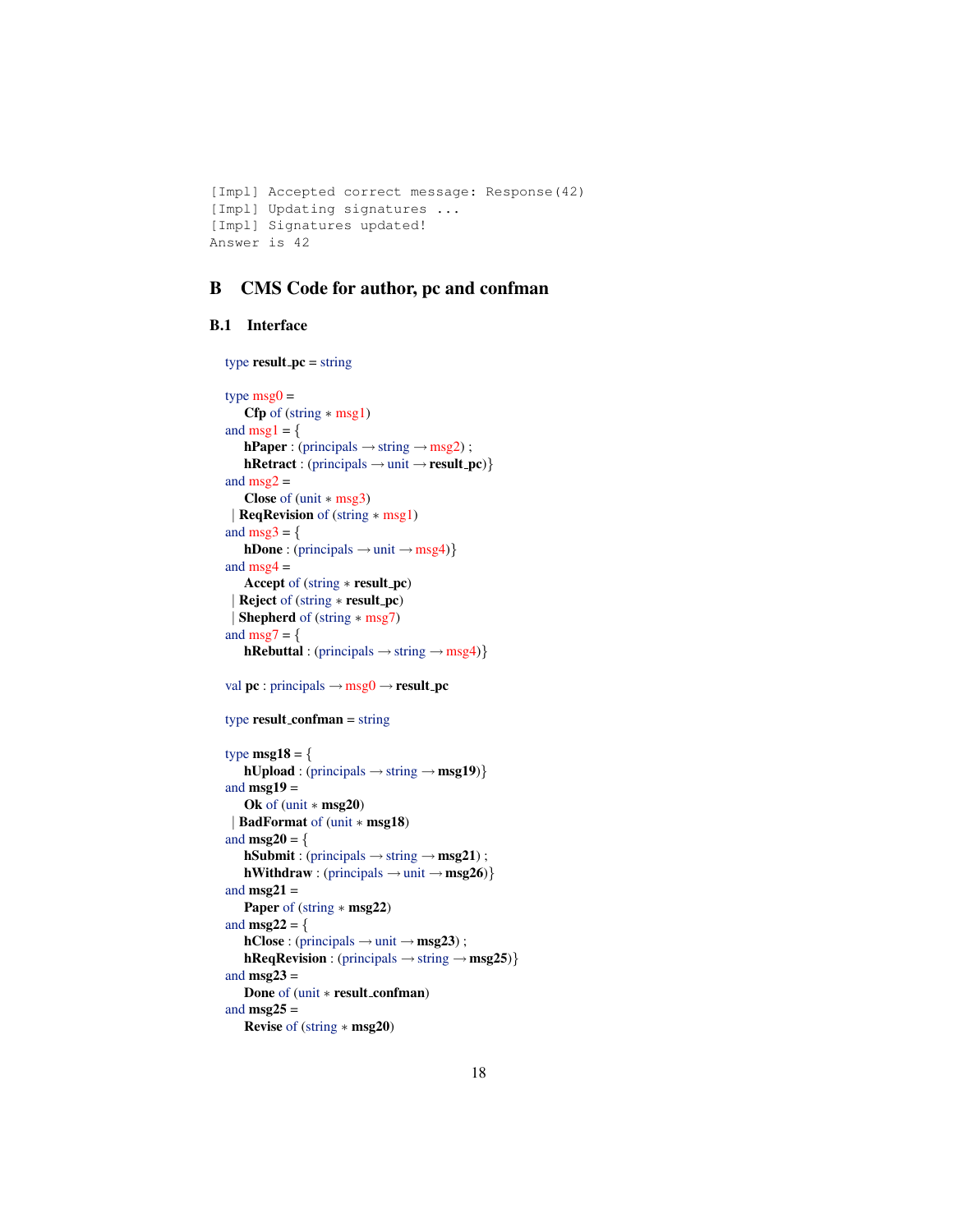```
and msg26 =Retract of (unit * result_confman)
```

```
val confman : principal \rightarrow msg18 \rightarrow result_confman
```

```
B.2 User code
```

```
open Conf
open Printf
let rec handler_response =
\{hAccept = (fun \_ comments \rightarrow FinalVersion("Final", "Accepted! " " comments));\}hReject = (fun_{\text{comments}} \rightarrow "Rejected because "`comments);hShepherd = (fun _ questions \rightarrowRebuttal("Let me in!", handler_response));
  hReviews = (fun = reviews \rightarrow Submit("Paper", handler\_response))let rec handler format =
\{ hBadFormat = (fun\_error \rightarrowprintf "Formatting error: %s\n" error;
      Upload("Submission", handler format));
  hOk = (fun_s \rightarrowif Random.int 4 < 0then Submit("Submission", handler_response)
      else Withdraw((), "Paper withdrawn"))}
let handler_cfp =
\{ hCfp = \text{fun } p s \rightarrow \text{Upload}("First draft", handler.format) \}let result = author "alice" handler_cfp in
```

```
printf "Author session complete: %s\n" result
```
Here, the handler\_format record contains two functions: one handles a BadFormat message (i.e. which is called back when a BadFormat message is received), prints the error message and sends a Upload message with a different payload and a recursive continuation; the other handles the Ok message and chooses (in an over-simplified way) if the paper has to be withdrawn, i.e. if the next message to be sent is a Submit or a Withdraw. The call to the **author** role function has thus as arguments the chosen principal (here "alice") and a record handling the first incoming Cfp message.

```
open Conf
open Printf
let (p<i>rins:principals</i>) ={pc} = "charlie";author = "alice";
    \text{confman} = "bob"}
```

```
let cfp = "Call for papers"
```